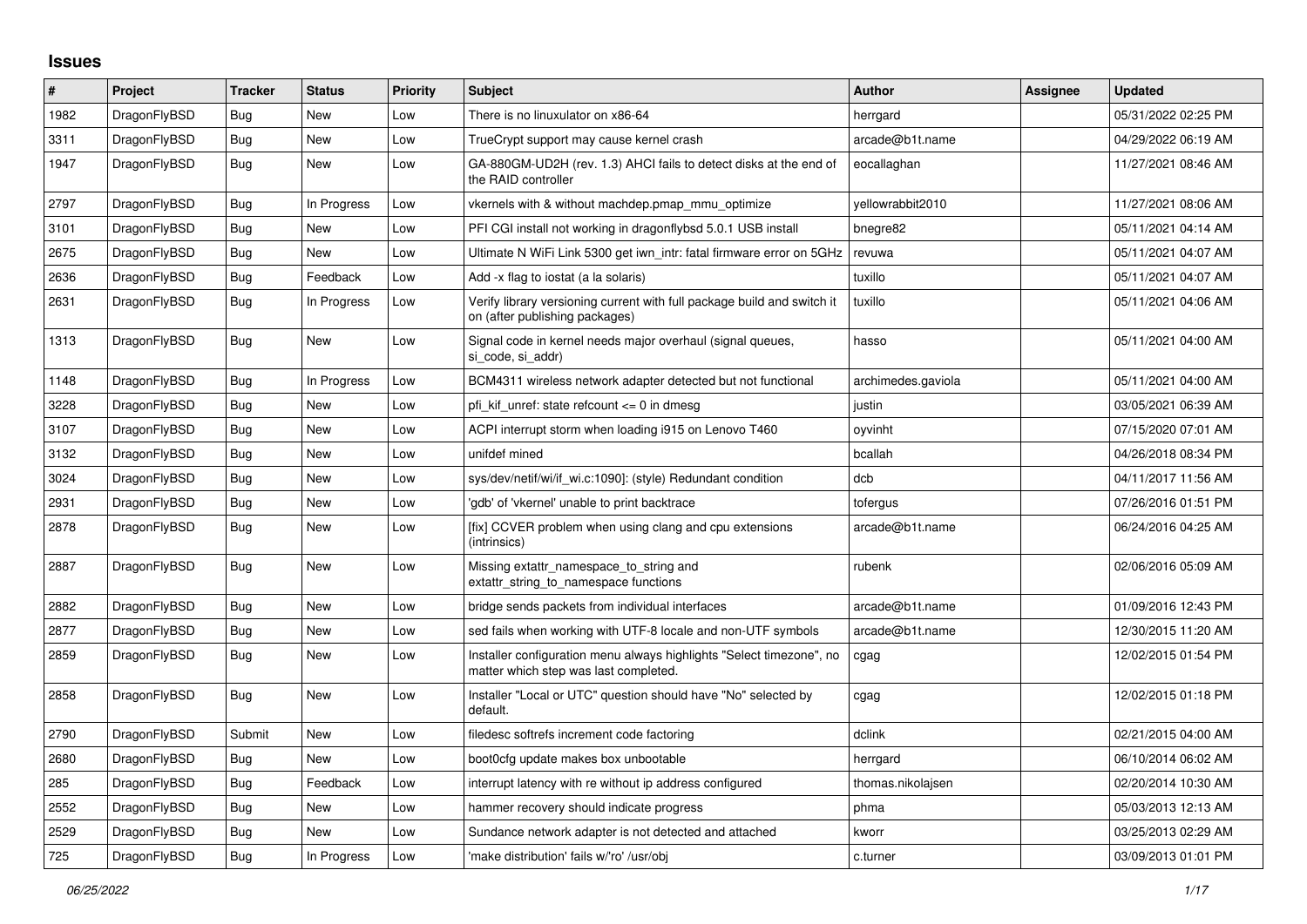| $\sharp$ | Project      | <b>Tracker</b> | <b>Status</b> | <b>Priority</b> | Subject                                                                              | Author        | Assignee | <b>Updated</b>      |
|----------|--------------|----------------|---------------|-----------------|--------------------------------------------------------------------------------------|---------------|----------|---------------------|
| 2403     | DragonFlyBSD | Bug            | New           | Low             | newfs -E doesn't handle /dev/serno device names properly                             | ftigeot       |          | 08/17/2012 05:07 AM |
| 2095     | DragonFlyBSD | Bug            | <b>New</b>    | Low             | Running installer post-install: Unsupported DFUI transport "                         | greenrd       |          | 06/26/2011 09:20 AM |
| 2020     | DragonFlyBSD | Bug            | New           | Low             | Port brcm80211 driver from Linux to DragonFly BSD                                    | studer        |          | 03/05/2011 10:54 PM |
| 1882     | DragonFlyBSD | Bug            | New           | Low             | Idea for handling new USB vendor/device codes                                        | bmk           |          | 10/20/2010 12:15 PM |
| 1538     | DragonFlyBSD | Bug            | <b>New</b>    | Low             | mountroot should probe file systems                                                  | corecode      | alexh    | 11/24/2010 06:35 PM |
| 1127     | DragonFlyBSD | Bug            | Feedback      | Low             | cdrom drive not detected                                                             | tgr           | corecode | 01/15/2015 08:55 AM |
| 385      | DragonFlyBSD | Bug            | Feedback      | Low             | Mail archive address removal                                                         | justin        | justin   | 03/09/2013 11:24 AM |
| 679      | DragonFlyBSD | Bug            | New           | Low             | Netgraph backward compatibility for old *LEN constants                               | nant          | nant     | 02/18/2014 05:45 AM |
| 600      | DragonFlyBSD | Bug            | New           | Low             | /sys/libkern/karc4random                                                             | robin carey5  | profmakx | 01/19/2015 03:07 AM |
| 1532     | DragonFlyBSD | Bug            | <b>New</b>    | Low             | jemalloc doesn't work on DragonFly                                                   | hasso         | ∣sjg     | 08/02/2011 01:14 AM |
| 1714     | DragonFlyBSD | <b>Bug</b>     | New           | Low             | hwpmc                                                                                | alexh         | swildner | 08/18/2012 02:03 PM |
| 2252     | DragonFlyBSD | <b>Bug</b>     | <b>New</b>    | Low             | snd hda not useable if loaded via /boot/loader.conf                                  | xbit          | swildner | 12/14/2011 12:23 AM |
| 1819     | DragonFlyBSD | <b>Bug</b>     | In Progress   | Low             | truss - Major revamping task list                                                    | tuxillo       | tuxillo  | 11/27/2021 08:45 AM |
| 2721     | DragonFlyBSD | Submit         | Feedback      | Low             | Some few zalloc calls to objcache ones replacements                                  | dclink        | tuxillo  | 05/11/2021 04:08 AM |
| 1428     | DragonFlyBSD | Bug            | Feedback      | Low             | POSIX.1e implementation is too old                                                   | hasso         | tuxillo  | 05/11/2021 04:00 AM |
| 293      | DragonFlyBSD | <b>Bug</b>     | Feedback      | Low             | Various updates to the handbook                                                      | victor        | victor   | 03/10/2013 04:46 AM |
| 3317     | DragonFlyBSD | <b>Bug</b>     | In Progress   | Normal          | Network vtnet0 not working on Hetzner cloud                                          | mneumann      |          | 06/18/2022 03:55 AM |
| 3316     | DragonFlyBSD | Bug            | <b>New</b>    | Normal          | hammer2_dirent_create() allows creating >1 dirents with the same<br>name             | tkusumi       |          | 06/05/2022 12:35 PM |
| 806      | DragonFlyBSD | Bug            | Feedback      | Normal          | boot error on MacBook                                                                | tralamazza    |          | 06/04/2022 05:28 AM |
| 2509     | DragonFlyBSD | <b>Bug</b>     | New           | Normal          | Redefinition of DIRBLKSIZ in restore(8)                                              | swildner      |          | 06/04/2022 04:40 AM |
| 2360     | DragonFlyBSD | <b>Bug</b>     | In Progress   | Normal          | Wishlist: virtio driver import                                                       | vsrinivas     |          | 06/04/2022 04:16 AM |
| 3313     | DragonFlyBSD | Bug            | New           | Normal          | Can't boot from my live USB at all. The kernel loading process<br>hangs.             | rempas        |          | 06/03/2022 12:16 AM |
| 2498     | DragonFlyBSD | Bug            | New           | Normal          | DFBSD v3.2.2-RELEASE - LIST_FIRST(&bp->b_dep) == NULL"<br>failed in vfs vmio release | tuxillo       |          | 05/31/2022 04:09 PM |
| 2122     | DragonFlyBSD | Submit         | <b>New</b>    | Normal          | [Review] Fixes to the VFS layer                                                      | ftigeot       |          | 05/31/2022 03:25 PM |
| 2042     | DragonFlyBSD | <b>Bug</b>     | New           | Normal          | kernel panic, when run boot0cfg                                                      | sepherosa     |          | 05/31/2022 03:01 PM |
| 1975     | DragonFlyBSD | Bug            | <b>New</b>    | Normal          | Applications seg fault in select() and poll()                                        | rumcic        |          | 05/31/2022 02:58 PM |
| 243      | DragonFlyBSD | <b>Bug</b>     | Feedback      | Normal          | weird behavior in the shell                                                          | swildner      |          | 05/31/2022 02:51 PM |
| 1942     | DragonFlyBSD | Bug            | <b>New</b>    | Normal          | locking against myself in getcacheblk()?                                             | qhwt.dfly     |          | 05/31/2022 02:15 PM |
| 1899     | DragonFlyBSD | <b>Bug</b>     | New           | Normal          | Keyboard doesn't work                                                                | fransm        |          | 05/15/2022 03:32 PM |
| 3312     | DragonFlyBSD | Submit         | <b>New</b>    | Normal          | hammer2: redundant chain modify after chain creation                                 | tkusumi       |          | 05/15/2022 01:35 PM |
| 1877     | DragonFlyBSD | <b>Bug</b>     | New           | Normal          | Freeze during 1st hammer cleanup after new install                                   | elekktretterr |          | 05/15/2022 11:43 AM |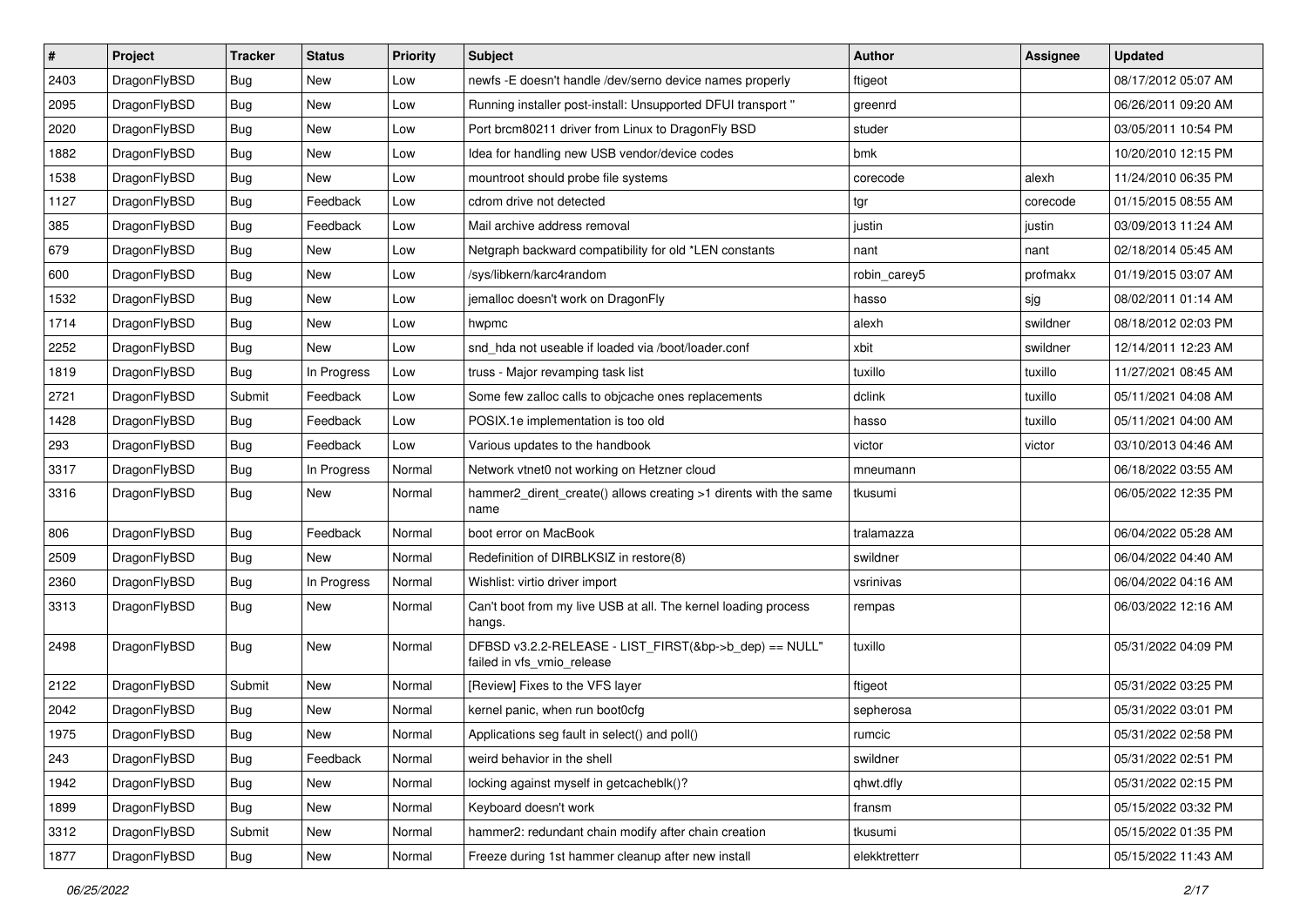| $\#$ | Project      | <b>Tracker</b> | <b>Status</b> | <b>Priority</b> | Subject                                                                                                   | <b>Author</b>   | <b>Assignee</b> | <b>Updated</b>      |
|------|--------------|----------------|---------------|-----------------|-----------------------------------------------------------------------------------------------------------|-----------------|-----------------|---------------------|
| 1818 | DragonFlyBSD | Bug            | New           | Normal          | panic: Bad tailq NEXT (kqueue issue ?)                                                                    | ftigeot         |                 | 05/15/2022 11:40 AM |
| 1836 | DragonFlyBSD | <b>Bug</b>     | <b>New</b>    | Normal          | Incorrect TCP checksum show up in tcpdump                                                                 | robgar1         |                 | 05/15/2022 11:22 AM |
| 1826 | DragonFlyBSD | <b>Bug</b>     | New           | Normal          | panic during boot: assertion so->so port  in tcp input                                                    | ftigeot         |                 | 05/15/2022 11:05 AM |
| 1774 | DragonFlyBSD | Bug            | New           | Normal          | New IP header cleanup branch available for testing                                                        | dillon          |                 | 05/15/2022 10:59 AM |
| 1727 | DragonFlyBSD | <b>Bug</b>     | Feedback      | Normal          | CD boot panic (2.6.1) (usb?)                                                                              | kiril           |                 | 05/15/2022 05:10 AM |
| 3029 | DragonFlyBSD | Bug            | New           | Normal          | Running DflyBSD 4.8 on FreeBSD bhyve as a guest                                                           | iron            |                 | 05/13/2022 04:33 AM |
| 3310 | DragonFlyBSD | <b>Bug</b>     | In Progress   | Normal          | NVMM+QEMU fail to boot with UEFI: Mem Assist Failed<br>[qpa=0xfffffff0]                                   | liweitianux     |                 | 01/11/2022 03:22 PM |
| 3300 | DragonFlyBSD | Bug            | New           | Normal          | Running Xvnc from TigerVNC package through the INETD daemon<br>in TCP WAIT mode fails hard                | adrian          |                 | 01/08/2022 04:25 AM |
| 3301 | DragonFlyBSD | Bug            | New           | Normal          | Gkrellm from the packages is not showing logged in users in main<br>window, logged in users always $== 0$ | adrian          |                 | 01/08/2022 04:24 AM |
| 1559 | DragonFlyBSD | Bug            | New           | Normal          | kernel trap                                                                                               | phma            |                 | 11/27/2021 08:43 AM |
| 1661 | DragonFlyBSD | <b>Bug</b>     | In Progress   | Normal          | panic on password entry mount smb filesystem                                                              | vsrinivas       |                 | 11/27/2021 08:29 AM |
| 1718 | DragonFlyBSD | Bug            | Feedback      | Normal          | IDE disk drive not detected by x86_64 2.6.1 Live CD                                                       | bcox            |                 | 11/27/2021 08:25 AM |
| 2459 | DragonFlyBSD | Bug            | Feedback      | Normal          | apic problems with HP Probook 4510s                                                                       | thowe           |                 | 11/27/2021 08:22 AM |
| 2644 | DragonFlyBSD | <b>Bug</b>     | Feedback      | Normal          | 3.6.0-REL trap 9 on boot                                                                                  | memmerto        |                 | 11/27/2021 08:08 AM |
| 3299 | DragonFlyBSD | <b>Bug</b>     | In Progress   | Normal          | DragonFlyBSD reports utterly wrong uptime (most of the time, right<br>after booting in)                   | adrian          |                 | 11/11/2021 01:43 PM |
| 3302 | DragonFlyBSD | <b>Bug</b>     | New           | Normal          | Will not boot on System76 Lemur Pro (lemp10)                                                              | piecuch         |                 | 11/03/2021 10:21 AM |
| 3298 | DragonFlyBSD | Bug            | <b>New</b>    | Normal          | Running "w" and having logged in via XDM through VNC, "w" prints<br>an extra error message                | piecuch         |                 | 10/25/2021 09:16 AM |
| 1398 | DragonFlyBSD | Submit         | In Progress   | Normal          | hdestroy(3) restricts hash key to point to malloc'ed space                                                | Anonymous       |                 | 08/20/2021 04:06 PM |
| 3201 | DragonFlyBSD | Submit         | <b>New</b>    | Normal          | Fixes make search display                                                                                 | htse            |                 | 08/20/2021 04:02 PM |
| 3189 | DragonFlyBSD | <b>Bug</b>     | New           | Normal          | Allow DragonFly Mail Agent to accept an alternate config via<br>command line switch                       | iang            |                 | 08/16/2021 12:42 AM |
| 3278 | DragonFlyBSD | Bug            | New           | Normal          | Second screen image is distorted                                                                          | arcade@b1t.name |                 | 07/10/2021 03:36 AM |
| 3276 | DragonFlyBSD | Submit         | New           | Normal          | Add option controlling whether gpt expand expands the last partition<br>(needs testing)                   | falsifian       |                 | 07/10/2021 03:35 AM |
| 3280 | DragonFlyBSD | <b>Bug</b>     | New           | Normal          | KMS console and i915(4) not working in 6.0                                                                | cmusser         |                 | 07/10/2021 03:35 AM |
| 3282 | DragonFlyBSD | <b>Bug</b>     | New           | Normal          | unexpected errno value from fopen()                                                                       | bhaible         |                 | 07/10/2021 03:34 AM |
| 3283 | DragonFlyBSD | Bug            | New           | Normal          | mknodat() cannot create FIFOs                                                                             | bhaible         |                 | 07/10/2021 03:34 AM |
| 3284 | DragonFlyBSD | Bug            | New           | Normal          | Wrong towlower() result for U+038A                                                                        | bhaible         |                 | 07/10/2021 03:34 AM |
| 3281 | DragonFlyBSD | Bug            | New           | Normal          | Crash after leaving unattended for a while                                                                | bhaible         |                 | 07/10/2021 03:32 AM |
| 2806 | DragonFlyBSD | Bug            | New           | Normal          | failed to configure a link-local address on ath0 (errno = 22)                                             | Chingyuan       |                 | 05/25/2021 01:00 AM |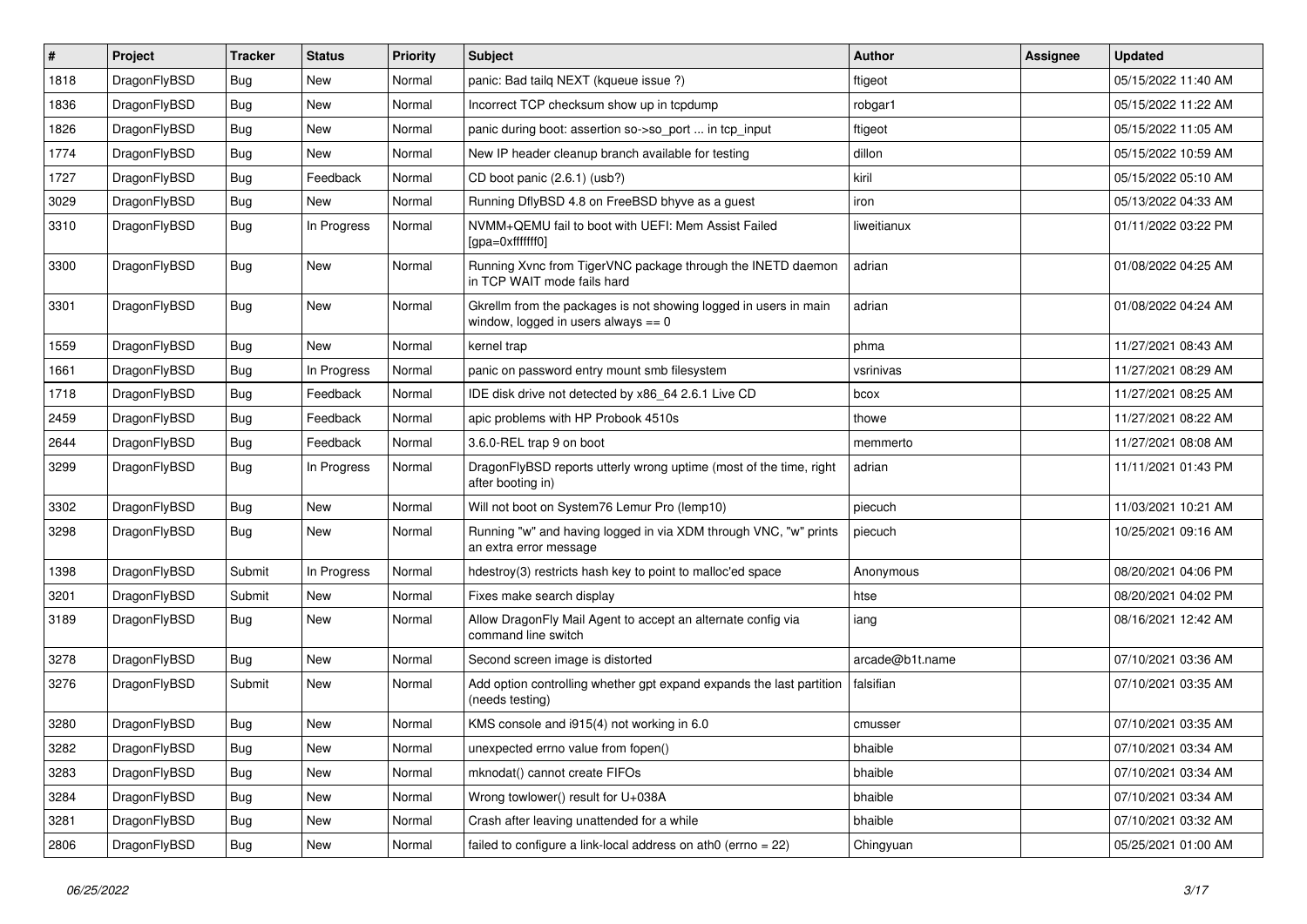| #    | Project      | <b>Tracker</b> | <b>Status</b> | <b>Priority</b> | Subject                                                                                                                                                   | Author         | Assignee | <b>Updated</b>      |
|------|--------------|----------------|---------------|-----------------|-----------------------------------------------------------------------------------------------------------------------------------------------------------|----------------|----------|---------------------|
| 3269 | DragonFlyBSD | Bug            | In Progress   | Normal          | Is double-buffer'd buf still required by HAMMER2 ?                                                                                                        | tkusumi        |          | 05/12/2021 04:09 PM |
| 2917 | DragonFlyBSD | <b>Bug</b>     | New           | Normal          | da8: reading primary partition table: error accessing offset<br>000000000000 for 512                                                                      | liweitianux    |          | 05/11/2021 08:43 PM |
| 2414 | DragonFlyBSD | <b>Bug</b>     | In Progress   | Normal          | Lenovo S10 acpi freeze (not new)                                                                                                                          | davshao        |          | 05/11/2021 04:13 AM |
| 2921 | DragonFlyBSD | Submit         | <b>New</b>    | Normal          | Allow moused to accept userland mouse events                                                                                                              | tautolog       |          | 05/11/2021 04:08 AM |
| 1192 | DragonFlyBSD | Submit         | New           | Normal          | KKASSERTs in sys/kern/uipc {msg,socket}.c are too strict                                                                                                  | rumcic         |          | 05/11/2021 04:07 AM |
| 2852 | DragonFlyBSD | Bug            | <b>New</b>    | Normal          | Hammer File System - hangs on undo during system boot / mount -<br>will not recover on DragonFlyBSD newer than 3.6.0                                      | abale          |          | 05/11/2021 04:07 AM |
| 2013 | DragonFlyBSD | <b>Bug</b>     | In Progress   | Normal          | oversized DMA request loop                                                                                                                                | josepht        |          | 05/11/2021 04:06 AM |
| 1749 | DragonFlyBSD | Bug            | In Progress   | Normal          | HAMMER fsstress panic in hammer_flush_inode_core<br>'ip->flush_state != HAMMER_FST_FLUSH'                                                                 | vsrinivas      |          | 05/11/2021 04:06 AM |
| 1745 | DragonFlyBSD | Bug            | Feedback      | Normal          | kmalloc panic                                                                                                                                             | josepht        |          | 05/11/2021 04:05 AM |
| 1744 | DragonFlyBSD | <b>Bug</b>     | In Progress   | Normal          | HAMMER fsstress panic in hammer setup child callback                                                                                                      | vsrinivas      |          | 05/11/2021 04:05 AM |
| 1717 | DragonFlyBSD | <b>Bug</b>     | Feedback      | Normal          | HAMMER panic in hammer cursor down()                                                                                                                      | josepht1       |          | 05/11/2021 04:05 AM |
| 1618 | DragonFlyBSD | Bug            | Feedback      | Normal          | collision for 'struct pmap' when using RPC and <sys user.h=""></sys>                                                                                      | carenas        |          | 05/11/2021 04:05 AM |
| 1613 | DragonFlyBSD | <b>Bug</b>     | Feedback      | Normal          | USB Keyboard not working on master                                                                                                                        | elekktretterr  |          | 05/11/2021 04:05 AM |
| 1591 | DragonFlyBSD | Bug            | Feedback      | Normal          | Lenovo X301 hangs with AHCI Driver CMD TIMEOUT<br>STS=d0 <bsy></bsy>                                                                                      | eocallaghan    |          | 05/11/2021 04:05 AM |
| 1577 | DragonFlyBSD | <b>Bug</b>     | Feedback      | Normal          | panic: assertion: leaf->base.obj_id == ip->obj_id in<br>hammer_ip_delete_range                                                                            | qhwt+dfly      |          | 05/11/2021 04:01 AM |
| 1486 | DragonFlyBSD | <b>Bug</b>     | Feedback      | Normal          | Interrupt storm related to SATA DVD device                                                                                                                | hasso          |          | 05/11/2021 04:01 AM |
| 1481 | DragonFlyBSD | Bug            | Feedback      | Normal          | panic: assertion: kva p(buf) in soopt from kbuf (after ipfw pipe<br>show, 2.2.1-R)                                                                        | combiner       |          | 05/11/2021 04:01 AM |
| 1454 | DragonFlyBSD | <b>Bug</b>     | Feedback      | Normal          | Unable to boot from external USB DVD drive                                                                                                                | elekktretterr  |          | 05/11/2021 04:01 AM |
| 1448 | DragonFlyBSD | Bug            | Feedback      | Normal          | panic: assertion: _tp->tt_msg->tt_cpuid == mycpuid in<br>tcp_callout_active tcp_output tcp_usr_send netmsg_pru_send<br>netmsg_service tcpmsg_service_loop | dillon         |          | 05/11/2021 04:00 AM |
| 1429 | DragonFlyBSD | Bug            | Feedback      | Normal          | vkernel bug - "mfree: m->m_nextpkt != NULL"                                                                                                               | dillon         |          | 05/11/2021 04:00 AM |
| 1387 | DragonFlyBSD | <b>Bug</b>     | Feedback      | Normal          | zero-size malloc and ps: kvm_getprocs: Bad address                                                                                                        | qhwt+dfly      |          | 05/11/2021 04:00 AM |
| 1336 | DragonFlyBSD | Bug            | In Progress   | Normal          | Still looking for reports of missed directory entries w/ HAMMER                                                                                           | dillon         |          | 05/11/2021 04:00 AM |
| 1332 | DragonFlyBSD | Bug            | Feedback      | Normal          | DFBSD 2.2 - Booting usbcdrom/usbsticks on thinkpad hangs on<br>"BTX Halted"                                                                               | tuxillo        |          | 05/11/2021 04:00 AM |
| 1282 | DragonFlyBSD | <b>Bug</b>     | Feedback      | Normal          | panic (trap 12) when booting SMP kernel on Atom 330 (dual core)                                                                                           | tomaz.borstnar |          | 05/11/2021 04:00 AM |
| 1218 | DragonFlyBSD | <b>Bug</b>     | In Progress   | Normal          | panic: assertion: error == 0 in hammer_start_transaction                                                                                                  | rumcic         |          | 05/11/2021 04:00 AM |
| 1181 | DragonFlyBSD | <b>Bug</b>     | In Progress   | Normal          | ACX111 panic                                                                                                                                              | elekktretterr  |          | 05/11/2021 04:00 AM |
| 1101 | DragonFlyBSD | <b>Bug</b>     | Feedback      | Normal          | ohci related panic                                                                                                                                        | polachok       |          | 05/11/2021 04:00 AM |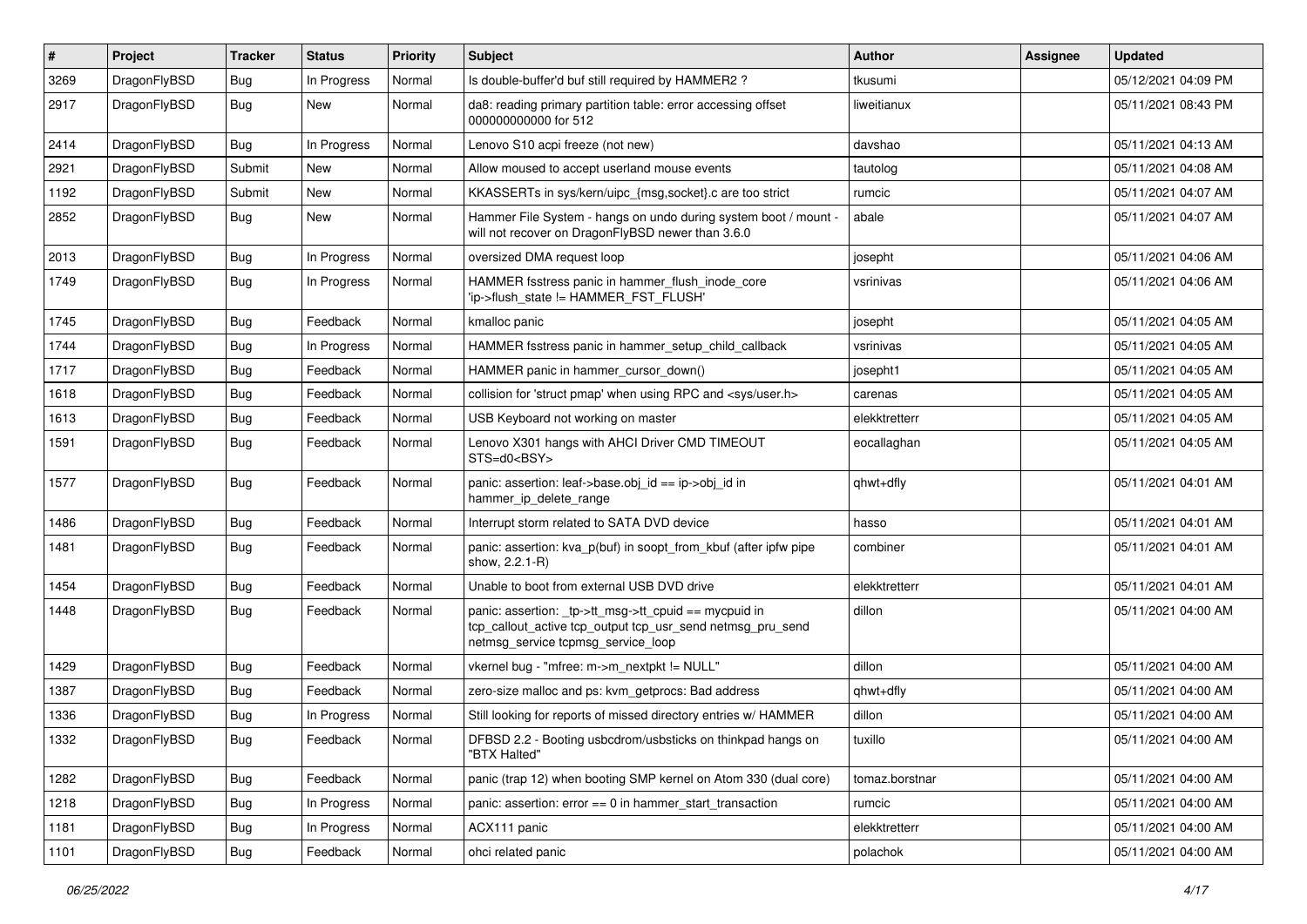| $\sharp$ | Project      | <b>Tracker</b> | <b>Status</b> | <b>Priority</b> | Subject                                                                   | <b>Author</b> | <b>Assignee</b> | <b>Updated</b>      |
|----------|--------------|----------------|---------------|-----------------|---------------------------------------------------------------------------|---------------|-----------------|---------------------|
| 2808     | DragonFlyBSD | Bug            | New           | Normal          | X freeze by switching between X and VT - results in black screen          | lukesky333    |                 | 05/11/2021 03:55 AM |
| 2067     | DragonFlyBSD | Bug            | <b>New</b>    | Normal          | sound/pcm: "play interrupt timeout, channel dead"                         | matthiasr     |                 | 05/11/2021 03:55 AM |
| 604      | DragonFlyBSD | <b>Bug</b>     | In Progress   | Normal          | 1.8.1-RELEASE - clock runs fast on mainboard ASUS P5A-B                   | yeti          |                 | 05/11/2021 03:55 AM |
| 2708     | DragonFlyBSD | Bug            | New           | Normal          | unable to send TCP nor UDP on age(4) interface                            | dermiste      |                 | 05/11/2021 03:54 AM |
| 2647     | DragonFlyBSD | <b>Bug</b>     | <b>New</b>    | Normal          | HAMMER panic on 3.6.0                                                     | tuxillo       |                 | 05/11/2021 03:54 AM |
| 2641     | DragonFlyBSD | <b>Bug</b>     | <b>New</b>    | Normal          | Panic when loading natapci as module                                      | tuxillo       |                 | 05/11/2021 03:54 AM |
| 2630     | DragonFlyBSD | Bug            | <b>New</b>    | Normal          | Bring in latest iconv fixes from FreeBSD10 as well as csmapper<br>updates | tuxillo       |                 | 05/11/2021 03:54 AM |
| 2544     | DragonFlyBSD | Bug            | New           | Normal          | live DVD system boot (menu option 1) caused db> prompt on<br>PE1950       | estrabd       |                 | 05/11/2021 03:54 AM |
| 1594     | DragonFlyBSD | Bug            | <b>New</b>    | Normal          | Kernel panic during boot from Live CD on Dell E6400                       | bodie         |                 | 05/11/2021 03:54 AM |
| 1368     | DragonFlyBSD | Bug            | In Progress   | Normal          | suspend signal race?                                                      | qhwt+dfly     |                 | 05/11/2021 03:51 AM |
| 3041     | DragonFlyBSD | Submit         | New           | Normal          | firmware: Remove embedding of multiple images in one module.              | Anonymous     |                 | 12/25/2020 02:15 AM |
| 3252     | DragonFlyBSD | <b>Bug</b>     | New           | Normal          | tcsetattr/tcgetattr set errno incorrectly on non-TTY                      | tonyc         |                 | 10/26/2020 09:34 PM |
| 3249     | DragonFlyBSD | Bug            | New           | Normal          | HAMMER2 fsync(2) not working properly                                     | tkusumi       |                 | 09/21/2020 07:07 AM |
| 3247     | DragonFlyBSD | Bug            | New           | Normal          | Kernel panic doing nothing much                                           | phma          |                 | 09/12/2020 11:40 PM |
| 3243     | DragonFlyBSD | Bug            | <b>New</b>    | Normal          | SMART status not reported properly for SSD disks                          | daftaupe      |                 | 09/09/2020 11:03 PM |
| 3246     | DragonFlyBSD | Bug            | <b>New</b>    | Normal          | HAMMER2 unable to handle ENOSPC properly                                  | tkusumi       |                 | 09/04/2020 11:11 AM |
| 2587     | DragonFlyBSD | <b>Bug</b>     | <b>New</b>    | Normal          | SATA DVD writer not detected by DragonFly                                 | srussell      |                 | 09/04/2020 08:55 AM |
| 3245     | DragonFlyBSD | <b>Bug</b>     | New           | Normal          | panic: free: guard1x fail, i915 load from loader.conf                     | polachok      |                 | 08/21/2020 10:36 AM |
| 3170     | DragonFlyBSD | Bug            | <b>New</b>    | Normal          | repeatable nfsd crash                                                     | tse           |                 | 06/11/2020 05:52 AM |
| 3208     | DragonFlyBSD | <b>Bug</b>     | <b>New</b>    | Normal          | Crash related to nfsd                                                     | tse           |                 | 06/11/2020 05:52 AM |
| 3239     | DragonFlyBSD | Bug            | New           | Normal          | unable to SIGKILL glitched emacs                                          | piecuch       |                 | 05/26/2020 03:30 AM |
| 3238     | DragonFlyBSD | <b>Bug</b>     | <b>New</b>    | Normal          | race conditions when printing from vkernel console                        | piecuch       |                 | 05/19/2020 02:50 PM |
| 3235     | DragonFlyBSD | <b>Bug</b>     | New           | Normal          | Kernel panic in devfs_vnops.c                                             | mneumann      |                 | 04/28/2020 07:00 AM |
| 3197     | DragonFlyBSD | Bug            | <b>New</b>    | Normal          | DragonFly upgrades                                                        | tse           |                 | 04/18/2020 04:18 PM |
| 3226     | DragonFlyBSD | <b>Bug</b>     | New           | Normal          | Xorg freezes in vm: thread stuck in "objtrm1"                             | peeter        |                 | 04/08/2020 02:10 AM |
| 3231     | DragonFlyBSD | Bug            | <b>New</b>    | Normal          | wifi drops on 5.8                                                         | tse           |                 | 04/06/2020 05:08 AM |
| 3219     | DragonFlyBSD | Bug            | New           | Normal          | x11/xorg port can not be build                                            | UlasSAYGIN    |                 | 03/31/2020 08:57 AM |
| 3227     | DragonFlyBSD | Submit         | New           | Normal          | Add HAMMER2 instructions in the installation medium README                | daftaupe      |                 | 03/26/2020 03:34 PM |
| 3225     | DragonFlyBSD | <b>Bug</b>     | New           | Normal          | nfsd freeze when using qemu                                               | tse           |                 | 03/17/2020 11:52 AM |
| 3224     | DragonFlyBSD | <b>Bug</b>     | New           | Normal          | Kernel panic when trying to ping6                                         | zhtw          |                 | 03/08/2020 08:55 AM |
| 3222     | DragonFlyBSD | <b>Bug</b>     | New           | Normal          | gcc - undefined reference to '__atomic_load' (missing libatomic?)         | mneumann      |                 | 02/08/2020 02:45 AM |
| 3218     | DragonFlyBSD | <b>Bug</b>     | New           | Normal          | Kernel panics are not sent to comconsole when booted over EFI             | mqudsi        |                 | 12/02/2019 08:52 PM |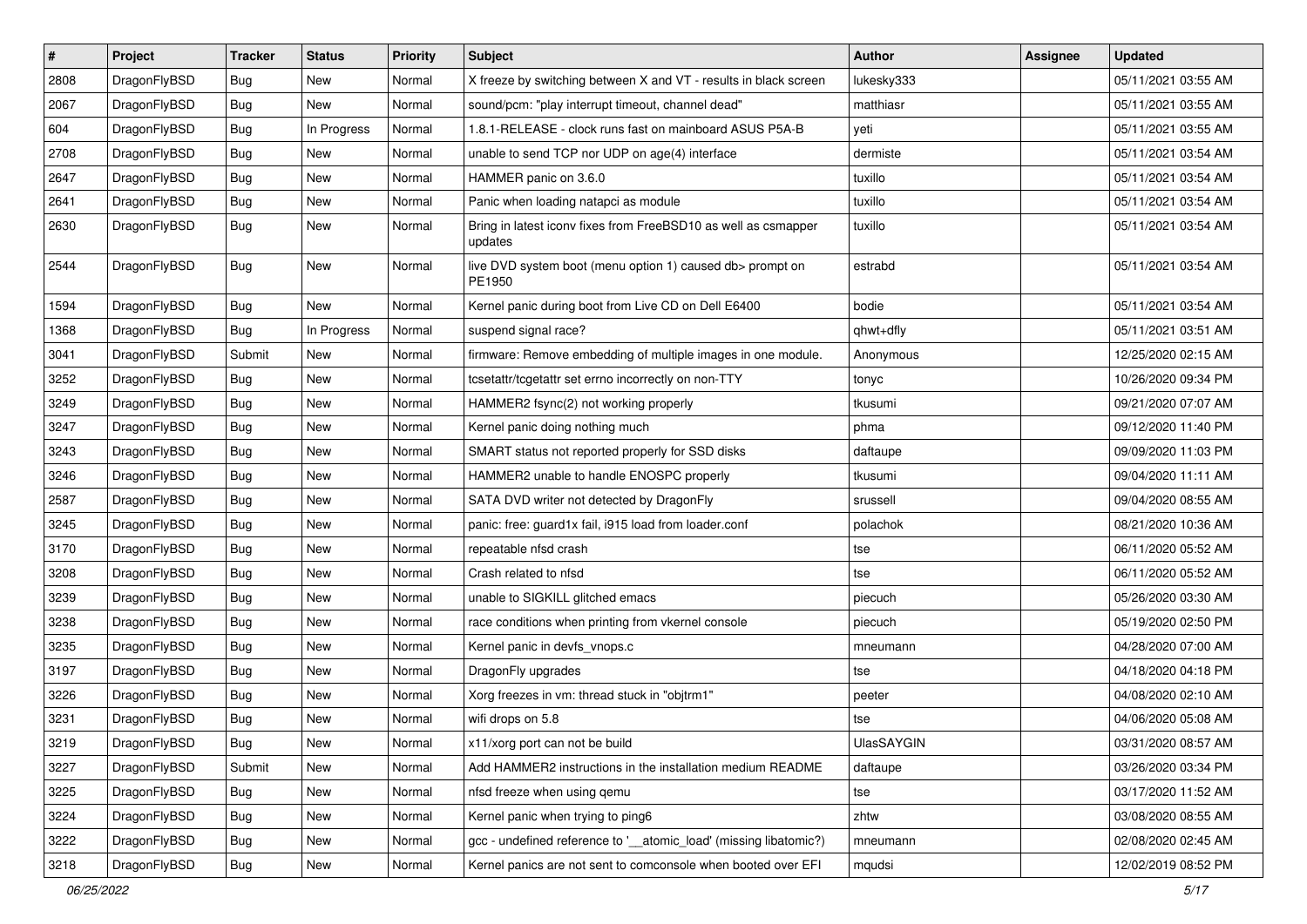| $\vert$ # | Project      | <b>Tracker</b> | <b>Status</b> | <b>Priority</b> | Subject                                                                                                            | Author           | Assignee | <b>Updated</b>      |
|-----------|--------------|----------------|---------------|-----------------|--------------------------------------------------------------------------------------------------------------------|------------------|----------|---------------------|
| 3217      | DragonFlyBSD | Bug            | <b>New</b>    | Normal          | rescue tools: make install fails if rescue folder doesn't exist                                                    | dfbsd            |          | 11/27/2019 08:16 PM |
| 3215      | DragonFlyBSD | Bug            | <b>New</b>    | Normal          | Hang in todrain(3) after write(3)                                                                                  | noloader         |          | 11/25/2019 03:08 PM |
| 3209      | DragonFlyBSD | Bug            | New           | Normal          | svc has some minor bugs                                                                                            | arcade@b1t.name  |          | 10/24/2019 09:08 AM |
| 3206      | DragonFlyBSD | Submit         | New           | Normal          | update psm/kbd to FreeBSD 12.0 code                                                                                | htse             |          | 10/05/2019 03:49 PM |
| 3199      | DragonFlyBSD | <b>Bug</b>     | <b>New</b>    | Normal          | PFS label not found panic                                                                                          | tse              |          | 08/21/2019 03:51 AM |
| 3196      | DragonFlyBSD | Bug            | New           | Normal          | test issue after redmine upgrade (2)                                                                               | tuxillo          |          | 07/05/2019 04:33 AM |
| 3047      | DragonFlyBSD | Bug            | New           | Normal          | <b>HAMMER</b> critical write error                                                                                 | samuel           |          | 06/19/2019 09:50 AM |
| 1850      | DragonFlyBSD | Bug            | New           | Normal          | volume-add on hammer root fs panic                                                                                 | Johannes.Hofmann |          | 04/18/2019 04:27 AM |
| 3184      | DragonFlyBSD | Bug            | New           | Normal          | tsleep(9) return value when PCATCH specified                                                                       | tkusumi          |          | 04/03/2019 06:49 AM |
| 3152      | DragonFlyBSD | Bug            | Feedback      | Normal          | Console's size in ttyv0 and single user mode is sticking to 80x25,<br>while ttyv1 can make use of the whole screen | overtime         |          | 02/24/2019 01:08 AM |
| 3165      | DragonFlyBSD | Bug            | New           | Normal          | Looping at boot time                                                                                               | gop              |          | 12/28/2018 01:04 PM |
| 1580      | DragonFlyBSD | Bug            | Feedback      | Normal          | Panic (Fatal trap 12: page fault while in kernel mode) while playing<br>with pf and netif names                    | rumcic           |          | 12/21/2018 01:21 AM |
| 3141      | DragonFlyBSD | Bug            | <b>New</b>    | Normal          | dhclient blocks boot process                                                                                       | rowo             |          | 12/16/2018 11:01 AM |
| 2250      | DragonFlyBSD | Bug            | New           | Normal          | Kernel panic                                                                                                       | adamk            |          | 11/23/2018 01:10 AM |
| 3157      | DragonFlyBSD | Bug            | <b>New</b>    | Normal          | TP-Link UE300 not working in 5.2-RELEASE                                                                           | tuxillo          |          | 11/15/2018 02:08 PM |
| 2287      | DragonFlyBSD | Bug            | <b>New</b>    | Normal          | HAMMER(ROOT) Illegal UNDO TAIL signature at<br>300000001967c000                                                    | y0n3t4n1         |          | 11/07/2018 01:22 AM |
| 2898      | DragonFlyBSD | Bug            | <b>New</b>    | Normal          | <b>HAMMER</b> panic                                                                                                | pavalos          |          | 11/03/2018 07:05 AM |
| 3147      | DragonFlyBSD | Submit         | New           | Normal          | Enable headless installation                                                                                       | ddegroot         |          | 10/09/2018 01:25 PM |
| 3120      | DragonFlyBSD | Bug            | <b>New</b>    | Normal          | Intel AC 8260 firmware does not load                                                                               | Vintodrimmer     |          | 08/28/2018 03:30 AM |
| 3143      | DragonFlyBSD | Bug            | <b>New</b>    | Normal          | assertion "0" failed in hammer2 inode xop chain sync                                                               | cbin             |          | 07/18/2018 12:50 PM |
| 3142      | DragonFlyBSD | Submit         | New           | Normal          | lib/libdmsg: Unbreak using new API EVP_CIPHER_CTX_new()                                                            | tkusumi          |          | 07/08/2018 04:18 AM |
| 3139      | DragonFlyBSD | Bug            | <b>New</b>    | Normal          | USB Mouse Does Not Work in DragonflyBSD guest on VirtualBox                                                        | chiguy1256       |          | 06/24/2018 10:14 PM |
| 3135      | DragonFlyBSD | Submit         | New           | Normal          | Add EVFILT_RECV and EVFILT_SEND                                                                                    | tautolog         |          | 05/25/2018 09:59 PM |
| 3134      | DragonFlyBSD | Bug            | New           | Normal          | RFC 3021 (/31 networks) appear to be unsupported                                                                   | jailbird         |          | 05/16/2018 11:03 PM |
| 1521      | DragonFlyBSD | <b>Bug</b>     | Feedback      | Normal          | amd64 2.4 livecd won't mount root at boot                                                                          | bolapara         |          | 01/28/2018 03:45 AM |
| 3117      | DragonFlyBSD | Bug            | <b>New</b>    | Normal          | Problem with colours if "intel" video-driver used                                                                  | dpostolov        |          | 01/07/2018 11:35 PM |
| 3116      | DragonFlyBSD | Bug            | New           | Normal          | da0 detects on very big volume if to _remove_ usb install stick and<br>reboot on Intel NUC5PPYH                    | dpostolov        |          | 01/07/2018 09:40 PM |
| 3110      | DragonFlyBSD | Bug            | New           | Normal          | crash with ipfw3 under load                                                                                        | bnegre82         |          | 12/09/2017 06:22 AM |
| 3076      | DragonFlyBSD | Bug            | New           | Normal          | sys/dev/netif/ig_hal/e1000_ich8lan.c:1594: sanity checking mixup?                                                  | dcb              |          | 10/11/2017 01:58 AM |
| 3025      | DragonFlyBSD | Bug            | New           | Normal          | sys/dev/powermng/powernow/powernow.c:284: bad comparison?                                                          | dcb              |          | 09/23/2017 07:45 AM |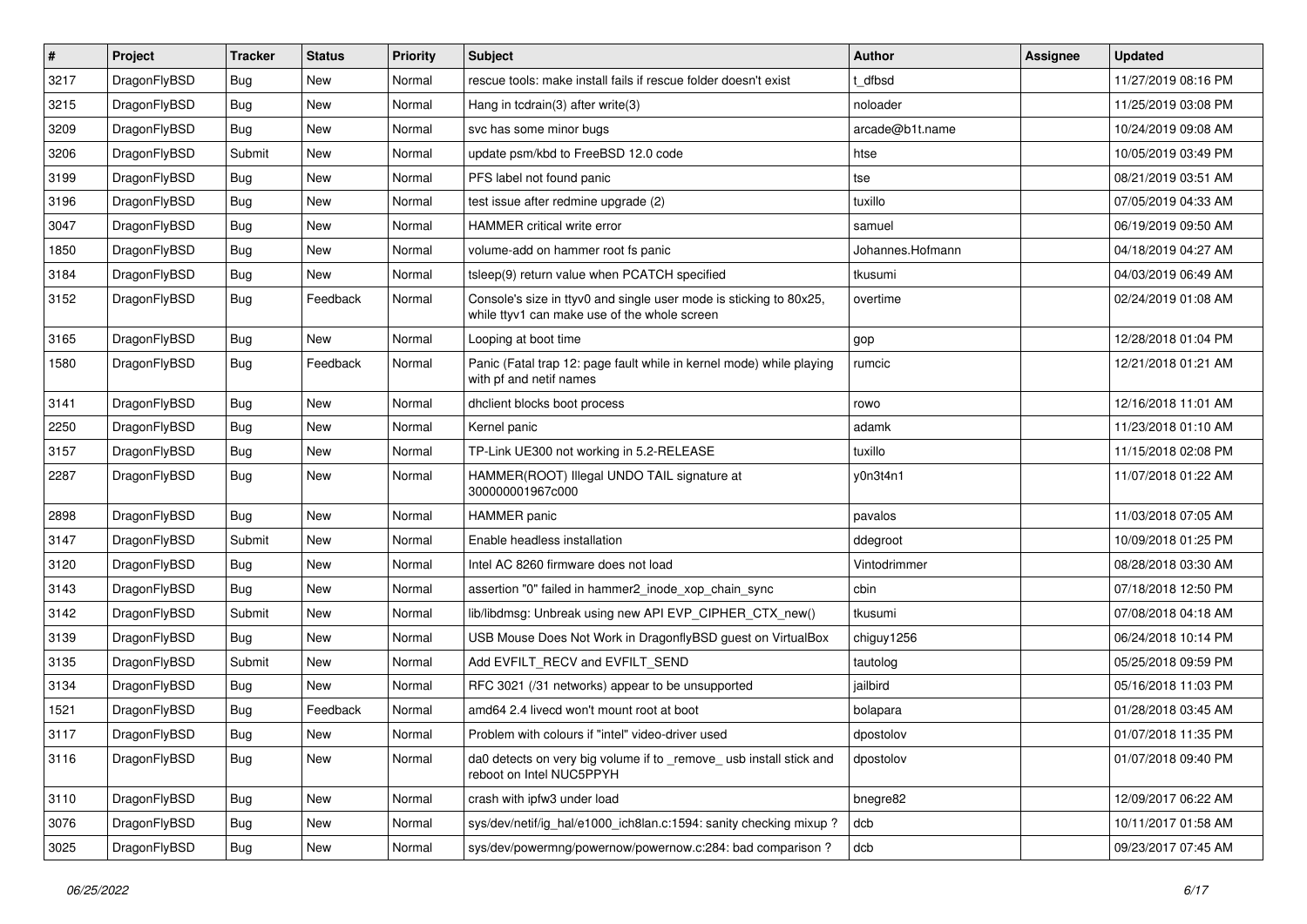| $\#$ | Project      | <b>Tracker</b> | <b>Status</b> | <b>Priority</b> | <b>Subject</b>                                                                                          | Author                 | Assignee | <b>Updated</b>      |
|------|--------------|----------------|---------------|-----------------|---------------------------------------------------------------------------------------------------------|------------------------|----------|---------------------|
| 3052 | DragonFlyBSD | <b>Bug</b>     | <b>New</b>    | Normal          | panic DragonFly v4.8.1-RELEASE by mounting a malformed NTFS<br>image [64.000]                           | open.source@ribose.com |          | 08/14/2017 03:22 AM |
| 3051 | DragonFlyBSD | <b>Bug</b>     | <b>New</b>    | Normal          | panic DragonFly v4.8.1-RELEASE by mounting a malformed NTFS<br>image [12.000]                           | open.source@ribose.com |          | 08/14/2017 03:20 AM |
| 3049 | DragonFlyBSD | <b>Bug</b>     | <b>New</b>    | Normal          | panic DragonFly v4.8.1-RELEASE by mounting a malformed<br>msdosfs image [12.128]                        | open.source@ribose.com |          | 08/14/2017 02:53 AM |
| 3011 | DragonFlyBSD | <b>Bug</b>     | In Progress   | Normal          | dragonfly/sys/dev/netif/re/re.c: suspicious code?                                                       | dcb                    |          | 07/29/2017 01:26 AM |
| 3036 | DragonFlyBSD | Bug            | New           | Normal          | panic in icmp_redirect_start() ASSERT_IN_NETISR(0)                                                      | tautolog               |          | 05/11/2017 07:27 PM |
| 3035 | DragonFlyBSD | <b>Bug</b>     | <b>New</b>    | Normal          | panic: assertion "cpu >= 0 && cpu < ncpus" failed in netisr_cpuport<br>at /usr/src/sys/net/netisr2.h:87 | masu                   |          | 05/11/2017 01:24 AM |
| 3021 | DragonFlyBSD | Bug            | In Progress   | Normal          | sys/dev/drm/i915/i915_gem_stolen.c:115]: (error) Signed integer<br>overflow for expression '65535<<20'  | dcb                    |          | 04/11/2017 12:46 PM |
| 3022 | DragonFlyBSD | <b>Bug</b>     | <b>New</b>    | Normal          | sys/dev/netif/ath/ath/if_ath.c:2142: strange bitmask?                                                   | dcb                    |          | 04/11/2017 11:49 AM |
| 3018 | DragonFlyBSD | Bug            | New           | Normal          | sys/bus/u4b/wlan/if_run.c:5464]: (style) Redundant condition                                            | dcb                    |          | 04/11/2017 11:26 AM |
| 3006 | DragonFlyBSD | Bug            | New           | Normal          | boot0cfg: panic in kern_udev.c in function _udev_dict_set_cstr when<br>installing in VirtualBox         | MichiGreat             |          | 04/01/2017 02:22 PM |
| 2994 | DragonFlyBSD | <b>Bug</b>     | <b>New</b>    | Normal          | Intermittent boot hangs after git: hammer - HAMMER Version 7                                            | davshao                |          | 03/30/2017 02:06 PM |
| 2972 | DragonFlyBSD | <b>Bug</b>     | <b>New</b>    | Normal          | ipfw3 "deny to me" does not work correctly                                                              | mneumann               |          | 12/27/2016 12:11 PM |
| 2970 | DragonFlyBSD | Bug            | New           | Normal          | kernel 4.7: "Is -I" causes panic on UDF filesystem: "bgetvp -<br>overlapping buffer"                    | peeter                 |          | 12/21/2016 02:46 AM |
| 1307 | DragonFlyBSD | Bug            | In Progress   | Normal          | hammer tid -2 shows unexpected result                                                                   | corecode               |          | 10/18/2016 05:29 PM |
| 2526 | DragonFlyBSD | <b>Bug</b>     | <b>New</b>    | Normal          | hammer cleanup doesn't run on first day of DST                                                          | pavalos                |          | 10/18/2016 05:28 PM |
| 2958 | DragonFlyBSD | <b>Bug</b>     | Feedback      | Normal          | Hammer FS dies during pruning after massive write load                                                  | neilb                  |          | 10/11/2016 04:20 AM |
| 2957 | DragonFlyBSD | <b>Bug</b>     | Feedback      | Normal          | swapoff -a followed by swapon -a doesn't give your swap back                                            | neilb                  |          | 10/09/2016 04:17 AM |
| 2936 | DragonFlyBSD | Bug            | <b>New</b>    | Normal          | loader.efi crashes while loading kernel                                                                 | spaceille              |          | 08/20/2016 06:17 AM |
| 2933 | DragonFlyBSD | Submit         | New           | Normal          | Remove unix domain socket support from cat(1)                                                           | sevan                  |          | 08/01/2016 08:10 PM |
| 2924 | DragonFlyBSD | Bug            | New           | Normal          | cat -v fails to tag characters in extended table with M- prefix with<br>some locales                    | sevan                  |          | 07/11/2016 07:18 AM |
| 2891 | DragonFlyBSD | Bug            | <b>New</b>    | Normal          | Kernel panic in IEEE802.11 related code                                                                 | shamaz                 |          | 05/29/2016 05:49 PM |
| 2890 | DragonFlyBSD | Bug            | New           | Normal          | not able to boot usb installer on Toshiba Chromebook 2                                                  | johnnywhishbone        |          | 02/22/2016 03:42 AM |
| 2892 | DragonFlyBSD | <b>Bug</b>     | New           | Normal          | swap_pager:indefinite wait bufferf error                                                                | Ihmwzy                 |          | 02/21/2016 10:32 PM |
| 2886 | DragonFlyBSD | Bug            | New           | Normal          | dragonfly mail agent: sending a testmail causes high system load                                        | worf                   |          | 02/05/2016 05:53 AM |
| 2881 | DragonFlyBSD | <b>Bug</b>     | New           | Normal          | Pulseaudio hangs/resets system when starting X11                                                        | mneumann               |          | 01/09/2016 03:08 AM |
| 2674 | DragonFlyBSD | <b>Bug</b>     | New           | Normal          | <b>GPT Support</b>                                                                                      | ftigeot                |          | 12/28/2015 02:54 PM |
| 2874 | DragonFlyBSD | <b>Bug</b>     | New           | Normal          | make world DESTDIR=/emptydir fails                                                                      | pascii                 |          | 12/25/2015 07:04 AM |
| 2863 | DragonFlyBSD | <b>Bug</b>     | New           | Normal          | HAMMER synch tid is zero                                                                                | shamaz                 |          | 12/12/2015 11:24 PM |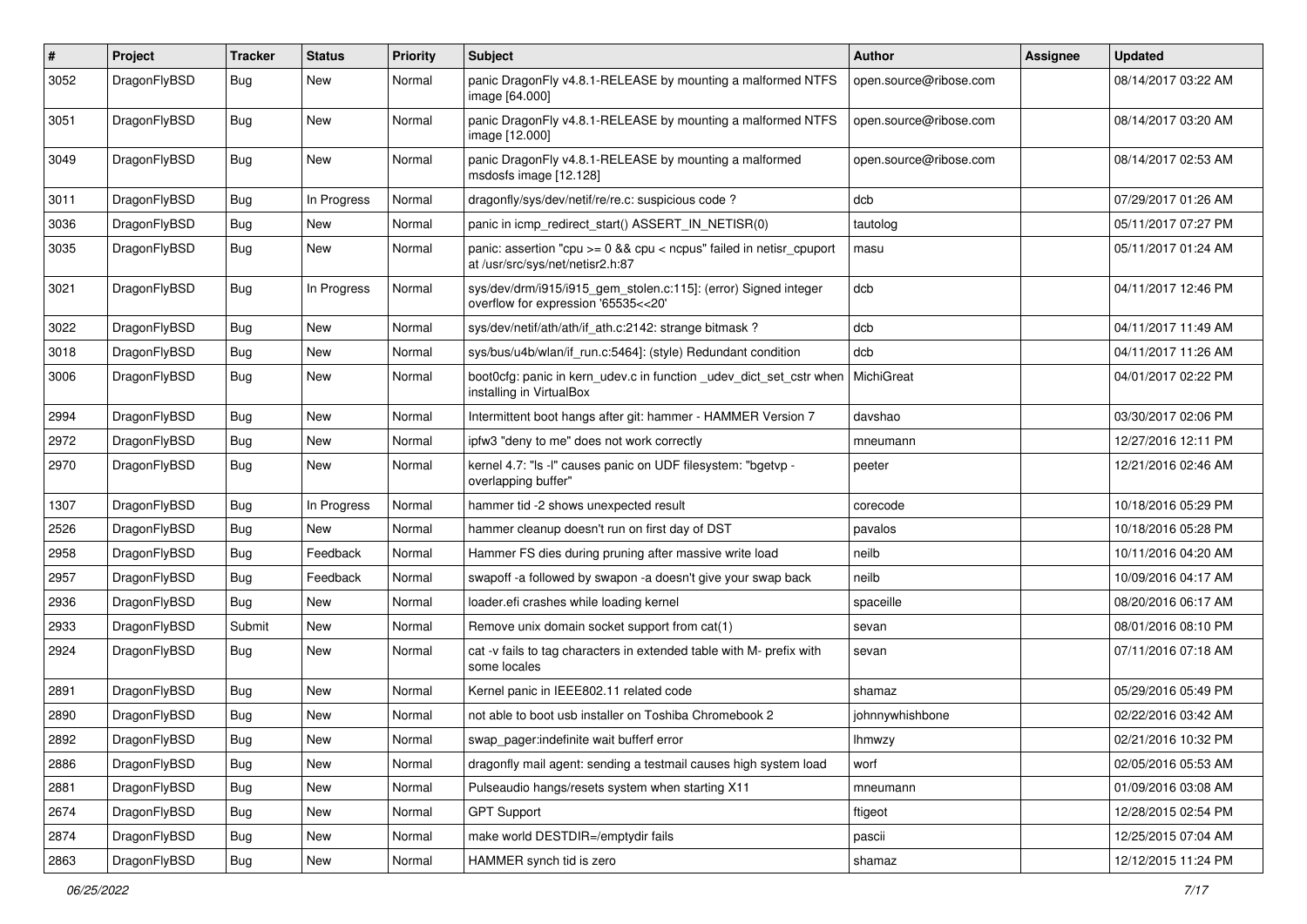| $\pmb{\#}$ | Project      | <b>Tracker</b> | <b>Status</b> | <b>Priority</b> | Subject                                                                                          | <b>Author</b>    | Assignee | <b>Updated</b>      |
|------------|--------------|----------------|---------------|-----------------|--------------------------------------------------------------------------------------------------|------------------|----------|---------------------|
| 2857       | DragonFlyBSD | Bug            | <b>New</b>    | Normal          | hammer stalls via bitcoin-qt                                                                     | tkusumi          |          | 11/30/2015 06:52 AM |
| 2835       | DragonFlyBSD | Bug            | <b>New</b>    | Normal          | /usr/include/c++/5.0/bits/c++locale.h likes<br>POSIX C SOURCE>=200809                            | davshao          |          | 11/18/2015 03:40 AM |
| 2840       | DragonFlyBSD | Bug            | <b>New</b>    | Normal          | wrong voltage is reported                                                                        | yellowrabbit2010 |          | 09/11/2015 06:09 PM |
| 2820       | DragonFlyBSD | Bug            | <b>New</b>    | Normal          | TP-Link USB Wi-Fi adapter cannot be reattached to the system                                     | shamaz           |          | 05/22/2015 09:45 PM |
| 2816       | DragonFlyBSD | Bug            | New           | Normal          | A multitasking process being debugged can get stuck                                              | phma             |          | 05/19/2015 03:57 AM |
| 2812       | DragonFlyBSD | Bug            | <b>New</b>    | Normal          | Panic on Intel DE3815TYKHE                                                                       | tmorp            |          | 05/14/2015 03:14 PM |
| 2809       | DragonFlyBSD | Bug            | <b>New</b>    | Normal          | hammer mirror-stream                                                                             | masu             |          | 04/10/2015 12:33 AM |
| 2803       | DragonFlyBSD | Bug            | <b>New</b>    | Normal          | HAMMER: Warning: UNDO area too small!                                                            | ftigeot          |          | 03/11/2015 03:42 PM |
| 2802       | DragonFlyBSD | Bug            | New           | Normal          | USB Wifi urtwn0 crash from cd boot                                                               | opvalues         |          | 03/10/2015 01:07 AM |
| 2799       | DragonFlyBSD | Bug            | New           | Normal          | Fatal trap 12 caused by moused(8) -p/dev/cual0                                                   | opvalues         |          | 03/04/2015 11:01 PM |
| 2788       | DragonFlyBSD | Bug            | <b>New</b>    | Normal          | ioctl GSLICEINFO: Not working for vnode slice                                                    | mneumann         |          | 02/12/2015 07:49 AM |
| 1672       | DragonFlyBSD | Bug            | Feedback      | Normal          | panic (trap 12) around btree_search() in 2.4.1-RELEASE                                           | floid            |          | 01/19/2015 03:36 AM |
| 1634       | DragonFlyBSD | <b>Bug</b>     | New           | Normal          | panic: spin_lock: 0xe4ad1320, indefinitive wait!                                                 | elekktretterr    |          | 01/19/2015 03:21 AM |
| 1560       | DragonFlyBSD | Bug            | Feedback      | Normal          | Unable to modify partition table on ThinkPad T61p during install                                 | rehsack          |          | 01/15/2015 08:57 AM |
| 979        | DragonFlyBSD | Bug            | Feedback      | Normal          | Failure-prone USB mass storage (SB600? msdosfs? CAM?)                                            | floid            |          | 01/15/2015 08:38 AM |
| 846        | DragonFlyBSD | Bug            | Feedback      | Normal          | USB bugs:usb mouse can't used!                                                                   | frankning        |          | 01/15/2015 08:36 AM |
| 1456       | DragonFlyBSD | Bug            | Feedback      | Normal          | Microsoft wireless desktop problems                                                              | elekktretterr    |          | 01/15/2015 08:34 AM |
| 1194       | DragonFlyBSD | Bug            | New           | Normal          | SCSI errors while trying to copy photos from my camera                                           | elekktretterr    |          | 01/14/2015 04:39 PM |
| 2617       | DragonFlyBSD | Bug            | Feedback      | Normal          | Possible issue with wireless mouse on 3.6 release                                                | FilippoMo        |          | 01/14/2015 03:42 PM |
| 2738       | DragonFlyBSD | Bug            | <b>New</b>    | Normal          | Hammer: Strange behavior when trying to recover old version of<br>moved file                     | roland           |          | 11/20/2014 08:02 AM |
| 2731       | DragonFlyBSD | Bug            | In Progress   | Normal          | Screen full of random colors when starting Xorg with Intel Haswell<br>HD Graphics P4600          | ikatzmaier       |          | 11/12/2014 04:08 PM |
| 2712       | DragonFlyBSD | Bug            | <b>New</b>    | Normal          | connect(2) returns EINVAL when retrying after ECONNREFUSED                                       | jorisgio         |          | 08/14/2014 05:31 PM |
| 2688       | DragonFlyBSD | Bug            | New           | Normal          | 67613368bdda7 Fix wrong checks for U4B presence Asrock Z77M<br>difficulty detecting USB keyboard | davshao          |          | 06/28/2014 07:08 PM |
| 2687       | DragonFlyBSD | Bug            | <b>New</b>    | Normal          | natacontrol software RAID in installer                                                           | csmelosky        |          | 06/22/2014 12:03 PM |
| 2489       | DragonFlyBSD | Bug            | <b>New</b>    | Normal          | nmalloc doesn't cache VA for allocations > 8KB                                                   | vsrinivas        |          | 06/10/2014 05:51 AM |
| 2490       | DragonFlyBSD | <b>Bug</b>     | New           | Normal          | nmalloc should color addresses to avoid cache bank conflictsw                                    | vsrinivas        |          | 06/10/2014 05:51 AM |
| 2329       | DragonFlyBSD | Bug            | New           | Normal          | ibm x3550 & acpi                                                                                 | ano              |          | 06/03/2014 11:37 AM |
| 2629       | DragonFlyBSD | Bug            | New           | Normal          | Replace gcc44 with llvm34, clang34, and libc++                                                   | tuxillo          |          | 06/02/2014 02:30 PM |
| 1592       | DragonFlyBSD | Bug            | Feedback      | Normal          | AcpiOSUnmapMemory: Warning, deallocation did not track<br>allocation.                            | eocallaghan      |          | 06/02/2014 07:45 AM |
| 1330       | DragonFlyBSD | Bug            | Feedback      | Normal          | Hammer, usb disk, SYNCHRONIZE CACHE failure                                                      | josepht          |          | 06/02/2014 04:56 AM |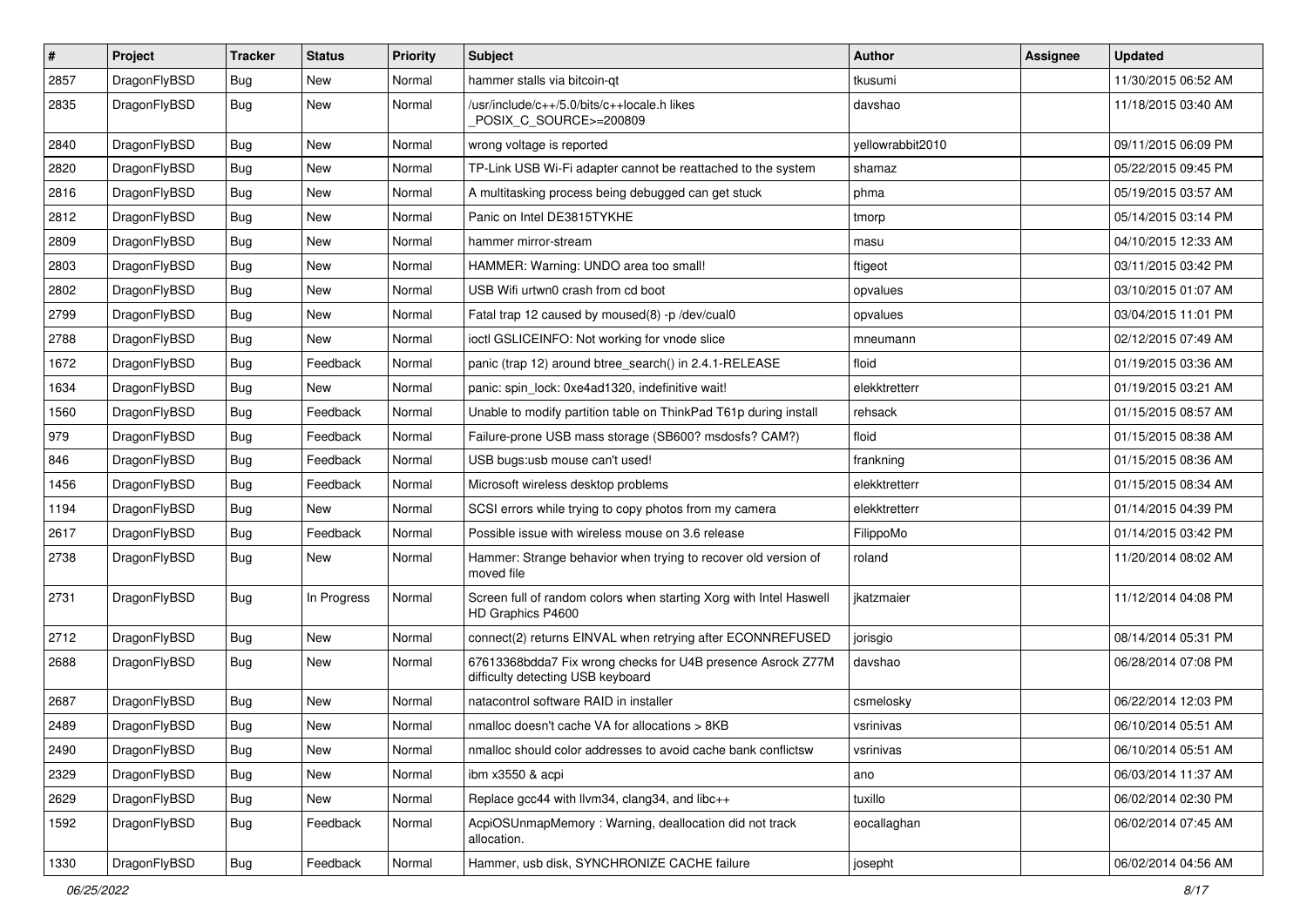| #    | Project      | <b>Tracker</b> | <b>Status</b> | <b>Priority</b> | Subject                                                                                                        | Author            | Assignee | <b>Updated</b>      |
|------|--------------|----------------|---------------|-----------------|----------------------------------------------------------------------------------------------------------------|-------------------|----------|---------------------|
| 570  | DragonFlyBSD | <b>Bug</b>     | Feedback      | Normal          | 1.8.x: ACPI problems                                                                                           | qhwt+dfly         |          | 06/02/2014 03:45 AM |
| 2652 | DragonFlyBSD | <b>Bug</b>     | <b>New</b>    | Normal          | 189a0ff3761b47  ix: Implement MSI-X support locks up Lenovo<br>S <sub>10</sub> Intel Atom n <sub>270</sub>     | davshao           |          | 05/14/2014 01:55 AM |
| 1695 | DragonFlyBSD | Bug            | <b>New</b>    | Normal          | NFS-related system breakdown                                                                                   | Anonymous         |          | 04/10/2014 12:35 AM |
| 2473 | DragonFlyBSD | Bug            | New           | Normal          | Kernel crash when trying to up the wpi0 device (Dfly<br>v3.3.0.758.g47388-DEVELOPMENT)                         | tomaz             |          | 02/24/2014 08:50 AM |
| 2619 | DragonFlyBSD | Bug            | <b>New</b>    | Normal          | DragonFly 3.6 can't be installed on a 6TB volume                                                               | ftigeot           |          | 02/23/2014 11:55 PM |
| 2645 | DragonFlyBSD | <b>Bug</b>     | New           | Normal          | panic with dsched fq and ioprio                                                                                | jyoung15          |          | 02/20/2014 07:29 AM |
| 1246 | DragonFlyBSD | <b>Bug</b>     | New           | Normal          | bad resolution (monitor desync) with livedvd                                                                   | Przem0l           |          | 02/18/2014 06:29 AM |
| 989  | DragonFlyBSD | Bug            | <b>New</b>    | Normal          | installer/fdisk trouble with wrapped values                                                                    | Discodestroyer    |          | 02/18/2014 06:27 AM |
| 1193 | DragonFlyBSD | <b>Bug</b>     | New           | Normal          | kernel doesn't recognize cdrom drive                                                                           | nonsolosoft       |          | 01/25/2014 09:11 PM |
| 2626 | DragonFlyBSD | <b>Bug</b>     | <b>New</b>    | Normal          | iwn driver drops with error: "firmware error 'iwn_intr: fatal firmware<br>error"                               | rodyaj            |          | 01/09/2014 05:50 AM |
| 2622 | DragonFlyBSD | Bug            | <b>New</b>    | Normal          | VAIO FIT15E fn keys support                                                                                    | nonsolosoft       |          | 12/31/2013 01:31 AM |
| 2621 | DragonFlyBSD | Bug            | New           | Normal          | core dump using cdrom                                                                                          | nonsolosoft       |          | 12/27/2013 12:43 AM |
| 2620 | DragonFlyBSD | <b>Bug</b>     | <b>New</b>    | Normal          | moused problem                                                                                                 | FilippoMo         |          | 12/20/2013 10:32 AM |
| 2618 | DragonFlyBSD | <b>Bug</b>     | New           | Normal          | mouse problem on RELEASE-3_6_0                                                                                 | FilippoMo         |          | 12/20/2013 03:26 AM |
| 2556 | DragonFlyBSD | Bug            | Feedback      | Normal          | DragonFly v3.5.0.81.gd3479 - Process signal weirdness                                                          | tuxillo           |          | 12/17/2013 03:48 PM |
| 2611 | DragonFlyBSD | <b>Bug</b>     | New           | Normal          | Change in IP address results in network not working                                                            | phma              |          | 12/05/2013 07:55 PM |
| 2609 | DragonFlyBSD | <b>Bug</b>     | New           | Normal          | master: panic: assertion<br>"LWKT_TOKEN_HELD_ANY(vm_object_token(object))" failed in<br>swp pager lookup       | thomas.nikolajsen |          | 11/28/2013 11:36 AM |
| 2604 | DragonFlyBSD | Bug            | <b>New</b>    | Normal          | dell laptop does not boot with LATEST                                                                          | isenmann          |          | 11/20/2013 02:07 AM |
| 2598 | DragonFlyBSD | <b>Bug</b>     | New           | Normal          | i386 via USB Booting                                                                                           | mbzadegan         |          | 10/21/2013 02:28 AM |
| 2595 | DragonFlyBSD | <b>Bug</b>     | <b>New</b>    | Normal          | DragonFly 3.4.3 crashes on SUN Blade X6250 with Qlogic ISP 2432<br>FC card                                     | Turvamies         |          | 10/07/2013 11:53 AM |
| 2586 | DragonFlyBSD | Bug            | <b>New</b>    | Normal          | pf: "modulate" state seems problematic                                                                         | srussell          |          | 09/25/2013 07:36 PM |
| 2569 | DragonFlyBSD | <b>Bug</b>     | <b>New</b>    | Normal          | ctime NFS                                                                                                      | ferney            |          | 08/11/2013 04:35 AM |
| 2568 | DragonFlyBSD | <b>Bug</b>     | New           | Normal          | AHCI panic                                                                                                     | josepht           |          | 06/07/2013 05:52 PM |
| 2565 | DragonFlyBSD | Bug            | <b>New</b>    | Normal          | "ifconfig ix0 up" panic                                                                                        | Itpig402a         |          | 06/03/2013 05:46 AM |
| 2557 | DragonFlyBSD | Bug            | New           | Normal          | stock 3.4.1 kernel halts during booting if dm and dm_target_crypt<br>are loaded and RAID controller is present | phma              |          | 05/12/2013 10:38 PM |
| 2136 | DragonFlyBSD | <b>Bug</b>     | <b>New</b>    | Normal          | socketpair() doesn't free file descriptors on copyout failure                                                  | vsrinivas         |          | 04/05/2013 09:13 AM |
| 2535 | DragonFlyBSD | <b>Bug</b>     | <b>New</b>    | Normal          | Imap processes apparentlt blocked on disk I/O                                                                  | ftigeot           |          | 04/02/2013 09:31 AM |
| 2531 | DragonFlyBSD | <b>Bug</b>     | New           | Normal          | camcontrol fails to disable APM                                                                                | m.lombardi85      |          | 03/23/2013 12:28 PM |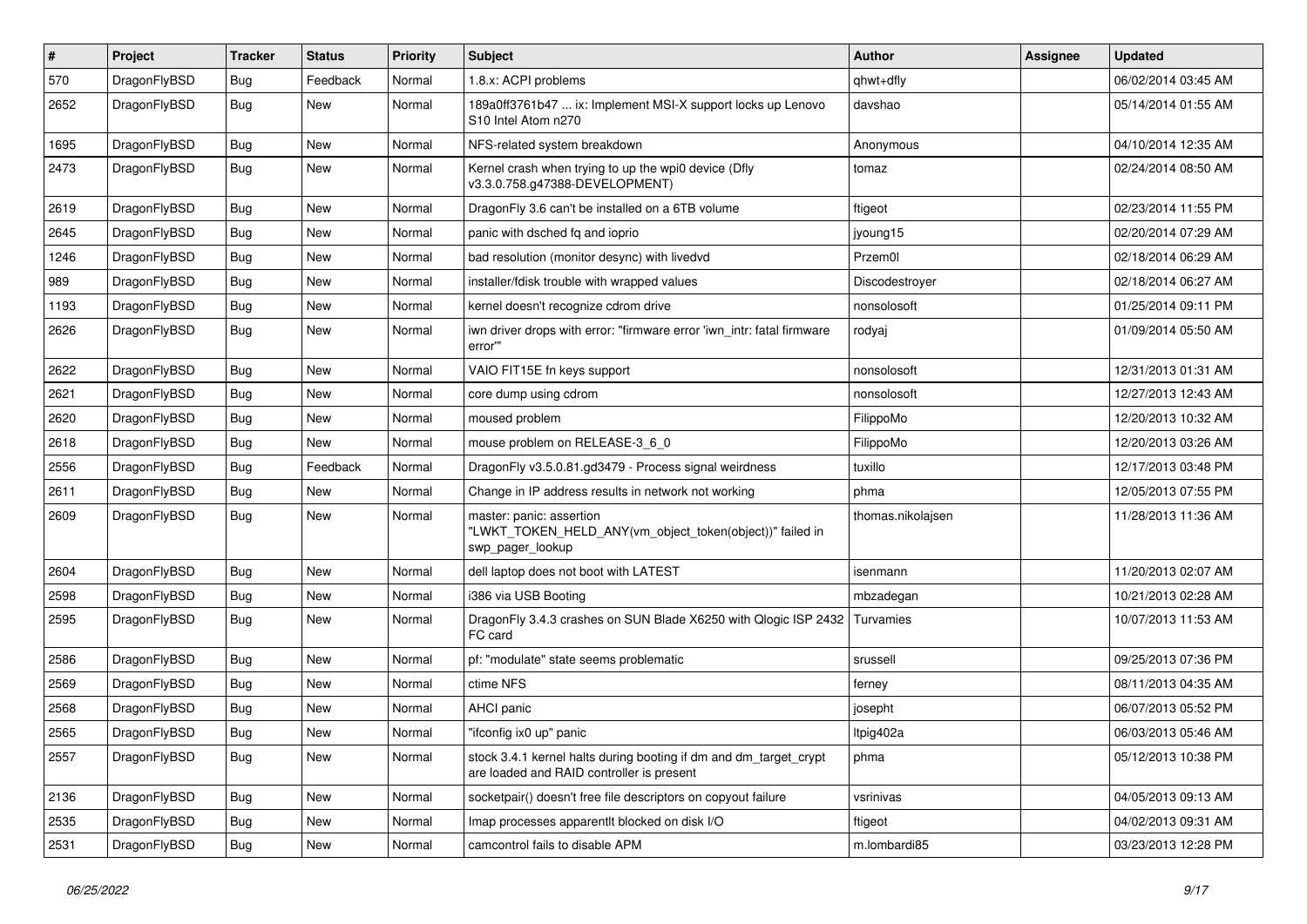| $\vert$ # | Project      | <b>Tracker</b> | <b>Status</b> | Priority | <b>Subject</b>                                                                                                               | Author            | Assignee | <b>Updated</b>      |
|-----------|--------------|----------------|---------------|----------|------------------------------------------------------------------------------------------------------------------------------|-------------------|----------|---------------------|
| 1824      | DragonFlyBSD | Bug            | Feedback      | Normal   | kernel panic, x86, 2.7.3.859.ge5104                                                                                          | akirchhoff135014  |          | 03/10/2013 07:49 AM |
| 1668      | DragonFlyBSD | Bug            | Feedback      | Normal   | Power button not working                                                                                                     | elekktretterr     |          | 03/10/2013 06:22 AM |
| 1250      | DragonFlyBSD | <b>Bug</b>     | Feedback      | Normal   | Panic upon plugging an USB flash drive into the machine                                                                      | rumcic            |          | 03/10/2013 05:17 AM |
| 1249      | DragonFlyBSD | Bug            | Feedback      | Normal   | panic: ffs vfree: freeing free inode                                                                                         | rumcic            |          | 03/10/2013 05:13 AM |
| 1489      | DragonFlyBSD | <b>Bug</b>     | Feedback      | Normal   | panic: ufs_dirbad: bad dir                                                                                                   | rumcic            |          | 03/10/2013 04:34 AM |
| 1502      | DragonFlyBSD | <b>Bug</b>     | In Progress   | Normal   | Lock while deleting files from nohistory HAMMER directories                                                                  | hasso             |          | 03/10/2013 04:28 AM |
| 1563      | DragonFlyBSD | Bug            | Feedback      | Normal   | reset(1) doesn't reset terminal to the defaults                                                                              | hasso             |          | 03/10/2013 04:17 AM |
| 1144      | DragonFlyBSD | <b>Bug</b>     | Feedback      | Normal   | Incorrect clock under KVM                                                                                                    | msylvan           |          | 03/09/2013 01:17 PM |
| 331       | DragonFlyBSD | <b>Bug</b>     | In Progress   | Normal   | ftpsesame (aka Bridging S01E03)                                                                                              | bastyaelvtars     |          | 03/09/2013 12:28 PM |
| 2520      | DragonFlyBSD | <b>Bug</b>     | New           | Normal   | panic: assertion "IS_SERIALIZED((ifp->if_serializer))" failed in<br>if default serialize assert at /usr/src/sys/net/if.c:437 | ano               |          | 03/09/2013 12:14 AM |
| 2493      | DragonFlyBSD | <b>Bug</b>     | <b>New</b>    | Normal   | vidcontrol: invalid video mode name                                                                                          | Svarov            |          | 01/24/2013 09:55 AM |
| 2288      | DragonFlyBSD | Bug            | Feedback      | Normal   | Random IO performance loss introduced since January 1st                                                                      | lentferj          |          | 01/23/2013 04:21 PM |
| 2436      | DragonFlyBSD | Bug            | New           | Normal   | panic: assertion "lp->lwp qcpu == dd->cpuid" failed in<br>dfly_acquire_curproc                                               | thomas.nikolajsen |          | 01/23/2013 11:07 AM |
| 2453      | DragonFlyBSD | Bug            | <b>New</b>    | Normal   | panic: assertion "gd->gd spinlocks == $0$ " failed                                                                           | Johannes.Hofmann  |          | 11/12/2012 12:54 PM |
| 2444      | DragonFlyBSD | <b>Bug</b>     | <b>New</b>    | Normal   | Crash during Hammer overnight cleanup                                                                                        | justin            |          | 11/04/2012 07:58 AM |
| 2434      | DragonFlyBSD | <b>Bug</b>     | <b>New</b>    | Normal   | BTX Halted - Boot fails on USB/GUI                                                                                           | lucmv             |          | 10/17/2012 08:12 PM |
| 1525      | DragonFlyBSD | <b>Bug</b>     | <b>New</b>    | Normal   | boehm-gc problems                                                                                                            | hasso             |          | 10/13/2012 07:13 PM |
| 2430      | DragonFlyBSD | Bug            | <b>New</b>    | Normal   | Alternate Password Hash method                                                                                               | robin.carey1      |          | 10/07/2012 06:28 AM |
| 2182      | DragonFlyBSD | Bug            | New           | Normal   | if msk PHY FIFO underrun/overflow                                                                                            | nonsolosoft       |          | 09/03/2012 06:39 AM |
| 2412      | DragonFlyBSD | Bug            | New           | Normal   | wlan0 fails to get address via dhclient                                                                                      | nonsolosoft       |          | 08/30/2012 05:55 AM |
| 2369      | DragonFlyBSD | Bug            | New           | Normal   | panic: Bad link elm 0xffffffe07edf6068 next->prev != elm                                                                     | jaydg             |          | 08/15/2012 03:04 AM |
| 2084      | DragonFlyBSD | <b>Bug</b>     | New           | Normal   | DFBSD v2.11.0.242.g4d317 - panic: zone: entry not free                                                                       | tuxillo           |          | 07/03/2012 01:23 AM |
| 2389      | DragonFlyBSD | Bug            | New           | Normal   | computer crashed while listing processes                                                                                     | phma              |          | 06/18/2012 02:49 PM |
| 2387      | DragonFlyBSD | <b>Bug</b>     | <b>New</b>    | Normal   | hammer ignores -t during dedup                                                                                               | phma              |          | 06/17/2012 12:30 PM |
| 2371      | DragonFlyBSD | Bug            | New           | Normal   | Timezone problem with America/Sao Paulo                                                                                      | raitech           |          | 05/17/2012 01:42 PM |
| 2061      | DragonFlyBSD | <b>Bug</b>     | <b>New</b>    | Normal   | USB keyboard boot panic                                                                                                      | sjg               |          | 05/04/2012 12:20 AM |
| 2316      | DragonFlyBSD | Bug            | New           | Normal   | Ungraceful invalid password handling for adding a new user in the<br>installer                                               | rune              |          | 04/27/2012 11:23 PM |
| 2351      | DragonFlyBSD | Bug            | In Progress   | Normal   | DFBSD v3.1.0.579.g44ccf - Stuck during startup, random freezes                                                               | tuxillo           |          | 04/24/2012 08:21 AM |
| 2345      | DragonFlyBSD | Bug            | In Progress   | Normal   | DFBSD v3.1.0.457.gd679f - NFS panic on diskless station                                                                      | tuxillo           |          | 04/07/2012 05:22 PM |
| 2090      | DragonFlyBSD | Bug            | Feedback      | Normal   | snd_hda does not support headphone automute                                                                                  | justin            |          | 03/29/2012 08:03 PM |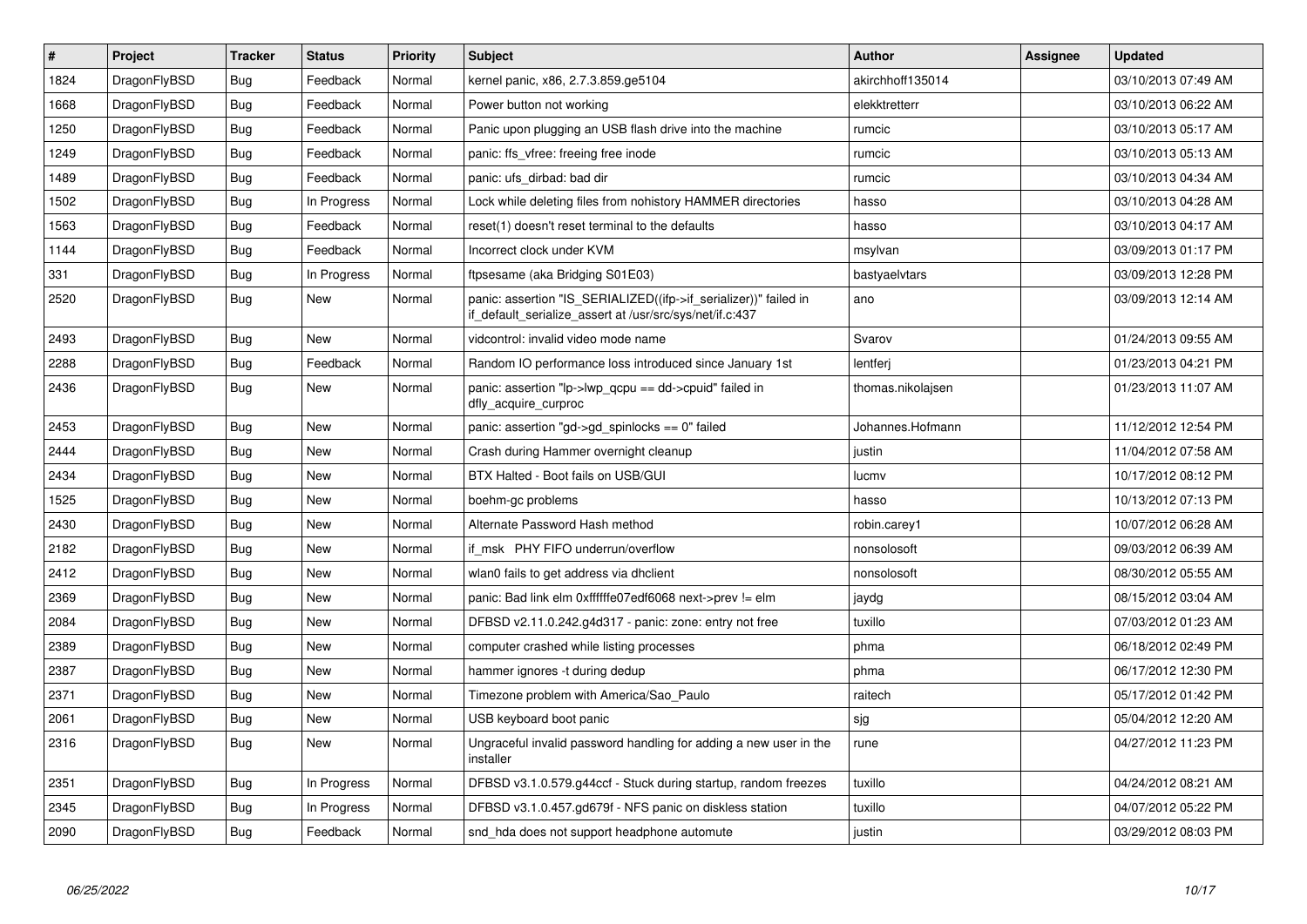| $\sharp$ | Project      | <b>Tracker</b> | <b>Status</b> | <b>Priority</b> | Subject                                                                                                    | <b>Author</b> | Assignee | <b>Updated</b>      |
|----------|--------------|----------------|---------------|-----------------|------------------------------------------------------------------------------------------------------------|---------------|----------|---------------------|
| 2331     | DragonFlyBSD | Bug            | <b>New</b>    | Normal          | reading mouse mode from unopen file descriptor hangs mouse<br>driver                                       | phma          |          | 03/14/2012 09:43 AM |
| 2324     | DragonFlyBSD | Bug            | New           | Normal          | natacotrol support > 2TB not working even after the ftigeot patch                                          | zenny         |          | 03/03/2012 01:00 AM |
| 1669     | DragonFlyBSD | <b>Bug</b>     | In Progress   | Normal          | Drive wont open using button                                                                               | elekktretterr |          | 02/29/2012 12:05 PM |
| 1860     | DragonFlyBSD | <b>Bug</b>     | Feedback      | Normal          | Panic while creating UFS fs on vn(4) for initrd                                                            | matthias      |          | 02/29/2012 07:16 AM |
| 2081     | DragonFlyBSD | <b>Bug</b>     | Feedback      | Normal          | Panic on device "detach" / "failure"                                                                       | vsrinivas     |          | 02/29/2012 07:11 AM |
| 2319     | DragonFlyBSD | <b>Bug</b>     | <b>New</b>    | Normal          | crypt/passwd forward compat                                                                                | c.turner1     |          | 02/28/2012 12:39 PM |
| 2311     | DragonFlyBSD | <b>Bug</b>     | <b>New</b>    | Normal          | Xorg crash having something to do with drm                                                                 | phma          |          | 02/22/2012 09:59 AM |
| 2297     | DragonFlyBSD | <b>Bug</b>     | New           | Normal          | strange NFS (client) error messages / problems                                                             | Anonymous     |          | 02/19/2012 02:59 PM |
| 2308     | DragonFlyBSD | <b>Bug</b>     | <b>New</b>    | Normal          | System freeze when unloading snd_hda                                                                       | jaydg         |          | 02/19/2012 07:15 AM |
| 2306     | DragonFlyBSD | <b>Bug</b>     | New           | Normal          | a crash starts the kernel debugger in text mode, but just reboots in X                                     | phma          |          | 02/11/2012 08:02 PM |
| 2292     | DragonFlyBSD | Bug            | New           | Normal          | re interface with jumbo frames (mtu larger than 1500) hangs after<br>some traffic                          | Anonymous     |          | 01/31/2012 12:11 AM |
| 2283     | DragonFlyBSD | <b>Bug</b>     | New           | Normal          | DFBSD DragonFly v2.13.0.957.g4f459 - pmap_release: page<br>should already be gone 0xc27120bc               | tuxillo       |          | 01/23/2012 03:03 AM |
| 2282     | DragonFlyBSD | Bug            | In Progress   | Normal          | gdb segfaults with certain corefiles                                                                       | tuxillo       |          | 01/18/2012 04:40 PM |
| 2254     | DragonFlyBSD | <b>Bug</b>     | New           | Normal          | panic: assertion "ref < &td->td_toks_end" failed in lwkt_gettoken at<br>/usr/src/sys/kern/lwkt_token.c:588 | eocallaghan   |          | 12/05/2011 10:21 PM |
| 2167     | DragonFlyBSD | <b>Bug</b>     | <b>New</b>    | Normal          | shutdown/reboot fails after uptime msg                                                                     | marino        |          | 11/28/2011 03:01 AM |
| 2248     | DragonFlyBSD | <b>Bug</b>     | New           | Normal          | sysctl panic                                                                                               | pavalos       |          | 11/23/2011 06:23 PM |
| 2245     | DragonFlyBSD | <b>Bug</b>     | <b>New</b>    | Normal          | panic: assertion "ref < &td->td_toks_end" failed in lwkt_gettoken at<br>/usr/src/sys/kern/lwkt_token.c:588 | juanfra684    |          | 11/22/2011 07:41 PM |
| 2224     | DragonFlyBSD | Bug            | <b>New</b>    | Normal          | v2.13.0.291.gaa7ec - Panic on fq while installing world                                                    | tuxillo       |          | 11/18/2011 01:40 AM |
| 2210     | DragonFlyBSD | Bug            | New           | Normal          | Bugtracker cannot assign default project for new users                                                     | ahuete.devel  |          | 11/17/2011 11:30 AM |
| 2199     | DragonFlyBSD | <b>Bug</b>     | <b>New</b>    | Normal          | screen segfaults if utmpx isn't present                                                                    | pavalos       |          | 11/15/2011 10:52 PM |
| 2098     | DragonFlyBSD | Submit         | <b>New</b>    | Normal          | [PATCH] correct ath man page example<br>(/usr/src/share/man/man4/ath.4)                                    | nobody        |          | 11/15/2011 12:27 AM |
| 2171     | DragonFlyBSD | Bug            | New           | Normal          | DFBSD v2.13.0.151.gdc8442 - panic: assertion "(*ptep &<br>$(PG_MANAGED PG_V)) == PG_V"$                    | tuxillo       |          | 11/04/2011 05:06 PM |
| 2045     | DragonFlyBSD | Bug            | <b>New</b>    | Normal          | ral(4): Fatal trap 12: page fault while in kernel mode (two panics)                                        | herrgard      |          | 11/03/2011 05:34 PM |
| 2166     | DragonFlyBSD | Bug            | New           | Normal          | DFBSD v2.13.0.109.g05b9d - Strange lockups                                                                 | tuxillo       |          | 10/29/2011 11:20 AM |
| 2161     | DragonFlyBSD | <b>Bug</b>     | New           | Normal          | Outdated xorg.conf file gets installed into etc and screws up mouse                                        | eocallaghan   |          | 10/27/2011 01:51 PM |
| 2164     | DragonFlyBSD | Bug            | New           | Normal          | panic on reboot from usb.                                                                                  | eocallaghan   |          | 10/27/2011 09:29 AM |
| 2158     | DragonFlyBSD | <b>Bug</b>     | New           | Normal          | iwn panics with assertion on boot.                                                                         | eocallaghan   |          | 10/24/2011 04:13 PM |
| 2154     | DragonFlyBSD | <b>Bug</b>     | New           | Normal          | vkernel copyout() doesn't return EFAULT on error                                                           | vsrinivas     |          | 10/20/2011 03:53 AM |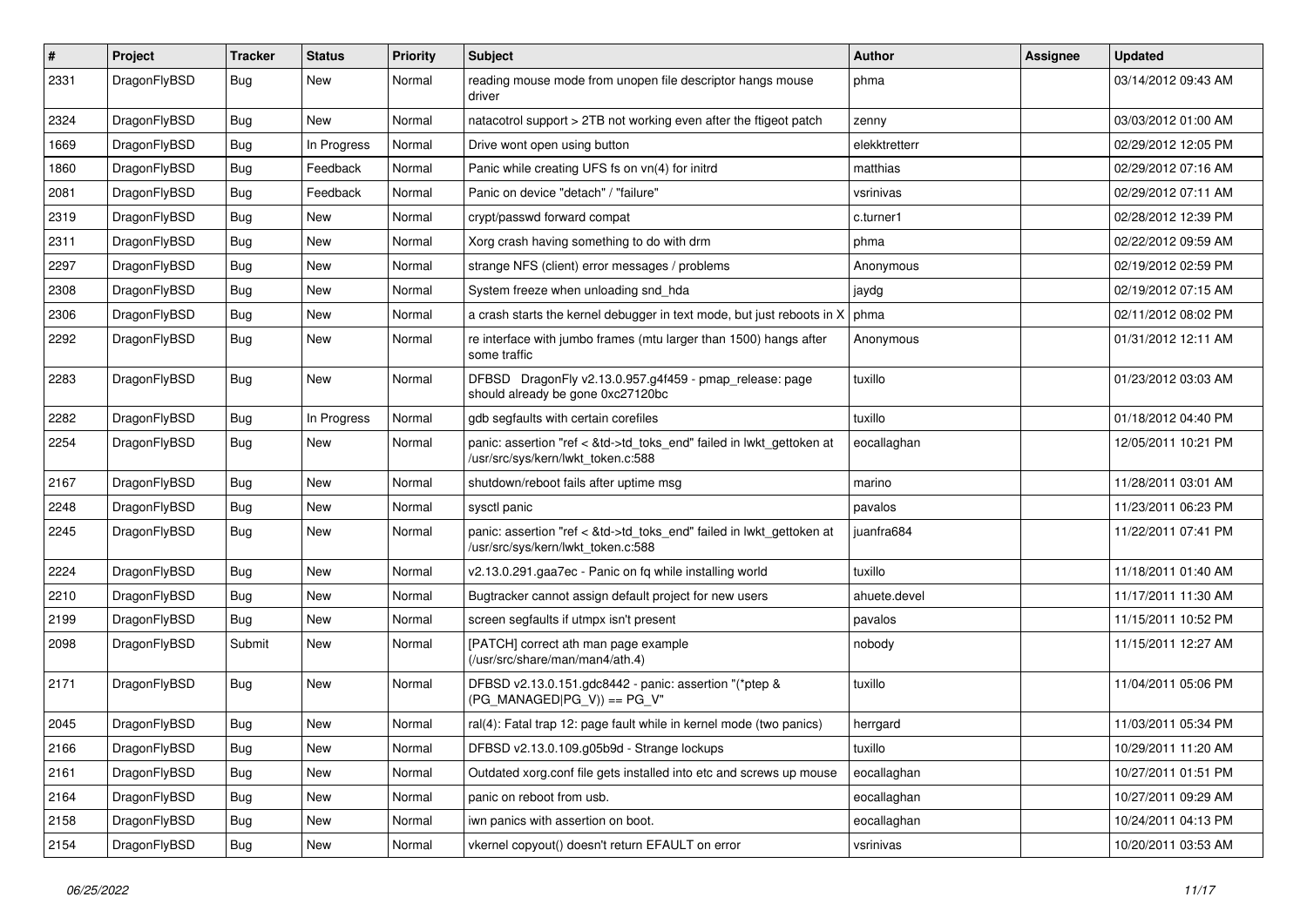| $\vert$ # | Project      | <b>Tracker</b> | <b>Status</b> | <b>Priority</b> | Subject                                                                        | <b>Author</b>     | Assignee | <b>Updated</b>      |
|-----------|--------------|----------------|---------------|-----------------|--------------------------------------------------------------------------------|-------------------|----------|---------------------|
| 2153      | DragonFlyBSD | Bug            | <b>New</b>    | Normal          | Too many unuseful warnings at boot                                             | juanfra684        |          | 10/18/2011 10:16 PM |
| 2138      | DragonFlyBSD | Bug            | <b>New</b>    | Normal          | > 100% CPU usage                                                               | robin.carey1      |          | 09/26/2011 12:20 PM |
| 2129      | DragonFlyBSD | Bug            | <b>New</b>    | Normal          | DFBSD v2.11.0.661.gf9438 i386 - panic: lockmgr thrd sleep                      | tuxillo           |          | 09/05/2011 09:49 AM |
| 2124      | DragonFlyBSD | Bug            | New           | Normal          | getty repeating too quickly on port /dev/ttyv0                                 | sgeorge.ml        |          | 09/01/2011 04:28 AM |
| 2125      | DragonFlyBSD | Bug            | <b>New</b>    | Normal          | Weird garbage in dmesg                                                         | herrgard          |          | 08/30/2011 08:04 PM |
| 2123      | DragonFlyBSD | Bug            | New           | Normal          | hammer is losing files                                                         | schmir            |          | 08/30/2011 07:56 PM |
| 2115      | DragonFlyBSD | Bug            | <b>New</b>    | Normal          | [msk] system freeze after receive some paquet                                  | bsdsx             |          | 08/22/2011 10:22 AM |
| 2107      | DragonFlyBSD | Bug            | New           | Normal          | 2.10.1 sata dvd drive issue                                                    | ausppc            |          | 07/31/2011 08:41 PM |
| 2104      | DragonFlyBSD | <b>Bug</b>     | <b>New</b>    | Normal          | network configuration seg. fault on install CD                                 | navratil          |          | 07/26/2011 07:55 AM |
| 2099      | DragonFlyBSD | Bug            | New           | Normal          | page fault panic in vm system                                                  | pavalos           |          | 07/10/2011 08:51 AM |
| 1867      | DragonFlyBSD | Bug            | <b>New</b>    | Normal          | it(4) motherboard and fan problems                                             | tuxillo           |          | 07/08/2011 10:48 AM |
| 2094      | DragonFlyBSD | Bug            | <b>New</b>    | Normal          | Segfault when gdb printing backtrace from core dump                            | greenrd           |          | 06/25/2011 04:14 PM |
| 2085      | DragonFlyBSD | Bug            | New           | Normal          | panic: assertion: (m->flags & PG_MAPPED) == 0 in<br>vm_page_free_toq           | vsrinivas         |          | 06/10/2011 07:48 AM |
| 2080      | DragonFlyBSD | Bug            | <b>New</b>    | Normal          | panic: lockmgr thrd sleep: called from interrupt, ipi, or hard code<br>section | rumcic            |          | 05/30/2011 05:06 PM |
| 2082      | DragonFlyBSD | Bug            | <b>New</b>    | Normal          | dfbsd 2.10.1 amd64 - mc port build error with 'bmake bin-install'              | sun-doctor        |          | 05/25/2011 07:18 PM |
| 2078      | DragonFlyBSD | Bug            | New           | Normal          | DFBSD i386 v2.11.0.201.g3ed2f - Panic during installworld into a<br>vn0 device | tuxillo           |          | 05/19/2011 07:50 PM |
| 2077      | DragonFlyBSD | Bug            | <b>New</b>    | Normal          | USB devices conflicting                                                        | srussell          |          | 05/17/2011 05:12 PM |
| 2072      | DragonFlyBSD | Bug            | New           | Normal          | Fatal trap 12: stopped at lwkt send ipig3                                      | rumcic            |          | 05/17/2011 04:12 AM |
| 2075      | DragonFlyBSD | Bug            | New           | Normal          | pflogd on x86 64                                                               | fanch             |          | 05/16/2011 04:04 PM |
| 1874      | DragonFlyBSD | Bug            | <b>New</b>    | Normal          | mpd listening on all IPs, accepting only on one                                | rumcic            |          | 05/08/2011 01:01 PM |
| 2052      | DragonFlyBSD | Bug            | New           | Normal          | Kernel panic: CPU APIC ID out of range                                         | Anonymous         |          | 05/02/2011 11:06 AM |
| 2055      | DragonFlyBSD | <b>Bug</b>     | <b>New</b>    | Normal          | ssh + IPV6 + bridge => connection freezes                                      | steve             |          | 04/24/2011 07:13 PM |
| 2051      | DragonFlyBSD | Bug            | New           | Normal          | No ipv6 lan route entry created on 2.10                                        | ftigeot           |          | 04/21/2011 10:37 AM |
| 2048      | DragonFlyBSD | Bug            | New           | Normal          | panic: ffs_sync: rofs mod                                                      | pavalos           |          | 04/12/2011 05:45 AM |
| 1984      | DragonFlyBSD | Bug            | <b>New</b>    | Normal          | hammer mount fails after crash - HAMMER: FIFO record bad head<br>signature     | thomas.nikolajsen |          | 03/08/2011 06:57 PM |
| 2004      | DragonFlyBSD | <b>Bug</b>     | New           | Normal          | LWKT_WAIT_IPIQ panic                                                           | steve             |          | 03/08/2011 05:46 PM |
| 2008      | DragonFlyBSD | <b>Bug</b>     | New           | Normal          | lwkt_setcpu_remote: td->td_flags 00800621 console flood                        | pavalos           |          | 03/06/2011 09:37 PM |
| 1990      | DragonFlyBSD | <b>Bug</b>     | New           | Normal          | /mnt too large to mount                                                        | peur.neu          |          | 02/16/2011 11:24 PM |
| 1873      | DragonFlyBSD | <b>Bug</b>     | New           | Normal          | Panic upon usb mouse detach and reattaching                                    | rumcic            |          | 02/01/2011 09:53 AM |
| 1949      | DragonFlyBSD | <b>Bug</b>     | New           | Normal          | iwn panic                                                                      | pavalos           |          | 01/30/2011 03:21 AM |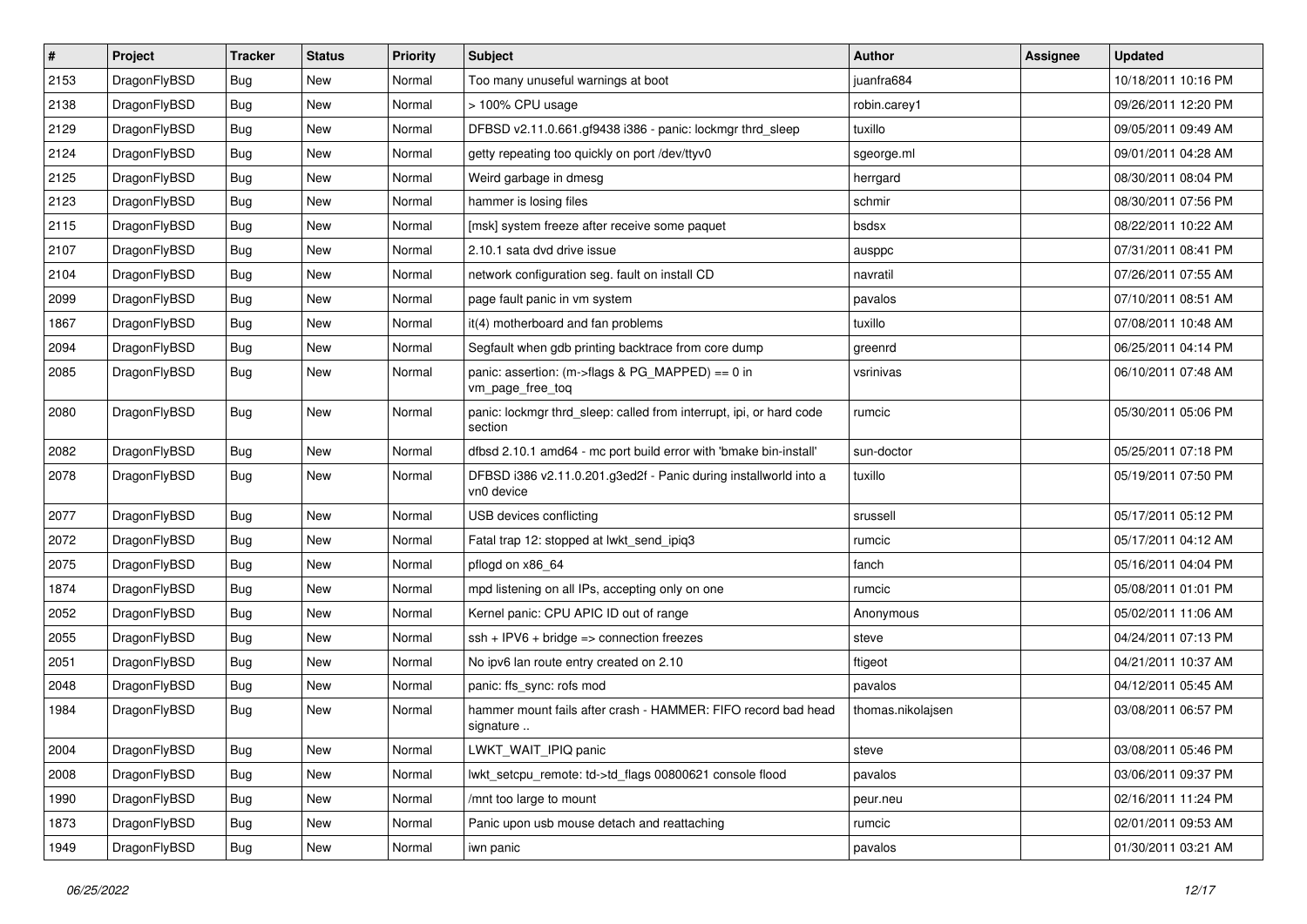| #    | Project      | <b>Tracker</b> | <b>Status</b> | <b>Priority</b> | <b>Subject</b>                                                                                                                                                                                    | Author             | Assignee | Updated             |
|------|--------------|----------------|---------------|-----------------|---------------------------------------------------------------------------------------------------------------------------------------------------------------------------------------------------|--------------------|----------|---------------------|
| 1961 | DragonFlyBSD | Bug            | <b>New</b>    | Normal          | Can't create dump from DDB                                                                                                                                                                        | shamaz             |          | 01/29/2011 09:02 PM |
| 1884 | DragonFlyBSD | <b>Bug</b>     | New           | Normal          | System completely freezes while listening music (devbuf: malloc<br>limit exceeded)                                                                                                                | shamaz             |          | 01/24/2011 05:00 PM |
| 1959 | DragonFlyBSD | Bug            | New           | Normal          | DFBSD v2.9.1.422.gc98f2 - Panic during boot - IPv6 and PF                                                                                                                                         | tuxillo            |          | 01/13/2011 03:37 AM |
| 1951 | DragonFlyBSD | Bug            | New           | Normal          | dma_timeouts at phyaddr on a good hdd                                                                                                                                                             | peur.neu           |          | 01/04/2011 07:12 AM |
| 1944 | DragonFlyBSD | Bug            | <b>New</b>    | Normal          | panic: backing object 0xdea7b258 was somehow re-referenced<br>during collapse!                                                                                                                    | sepherosa          |          | 12/27/2010 02:06 AM |
| 1943 | DragonFlyBSD | Bug            | New           | Normal          | hammer assertion panic                                                                                                                                                                            | peter              |          | 12/27/2010 12:45 AM |
| 1941 | DragonFlyBSD | <b>Bug</b>     | New           | Normal          | wlan config crash                                                                                                                                                                                 | abandon.every.hope |          | 12/24/2010 07:54 PM |
| 1939 | DragonFlyBSD | <b>Bug</b>     | <b>New</b>    | Normal          | Panic on nightly build and stress test box                                                                                                                                                        | lentferj           |          | 12/18/2010 08:41 AM |
| 1935 | DragonFlyBSD | <b>Bug</b>     | New           | Normal          | mouse does not work after switching between x and console                                                                                                                                         | shamaz             |          | 12/13/2010 10:06 AM |
| 1463 | DragonFlyBSD | <b>Bug</b>     | New           | Normal          | Mountroot before drives are initialized                                                                                                                                                           | elekktretterr      |          | 12/07/2010 01:30 PM |
| 1923 | DragonFlyBSD | <b>Bug</b>     | New           | Normal          | Abysmal NFS performance with IPv6                                                                                                                                                                 | ftigeot            |          | 12/05/2010 09:34 PM |
| 1917 | DragonFlyBSD | Bug            | <b>New</b>    | Normal          | panic: assertion: (RB_EMPTY(&ip->rec_tree) && (ip->flags &<br>HAMMER_INODE_XDIRTY) == 0)    (!RB_EMPTY(&ip->rec_tree)<br>&& (ip->flags & HAMMER_INODE_XDIRTY) != 0) in<br>hammer flush inode done | qhwt.dfly          |          | 11/24/2010 03:23 AM |
| 1916 | DragonFlyBSD | <b>Bug</b>     | New           | Normal          | Constant crashes on x86_64 with UFS                                                                                                                                                               | lentferj           |          | 11/21/2010 07:40 PM |
| 1913 | DragonFlyBSD | <b>Bug</b>     | <b>New</b>    | Normal          | panic: assertion: ip->flush_state != HAMMER_FST_FLUSH in<br>hammer_flush_inode_core                                                                                                               | swildner           |          | 11/20/2010 05:27 PM |
| 1907 | DragonFlyBSD | <b>Bug</b>     | <b>New</b>    | Normal          | Hammer crash in hammer_flusher_flush()                                                                                                                                                            | swildner           |          | 11/11/2010 05:07 AM |
| 1786 | DragonFlyBSD | <b>Bug</b>     | New           | Normal          | Calling NULL function pointer initiates panic loop                                                                                                                                                | sjg                |          | 10/11/2010 05:28 PM |
| 1861 | DragonFlyBSD | <b>Bug</b>     | New           | Normal          | panic via kprintf (lockmgr called in a hard section)                                                                                                                                              | vsrinivas          |          | 10/11/2010 12:56 AM |
| 2353 | DragonFlyBSD | <b>Bug</b>     | In Progress   | Normal          | panic: assertion "gd->gd_spinlocks_wr == 0" failed in<br>bsd4_schedulerclock                                                                                                                      | jaydg              | alexh    | 11/28/2012 01:57 AM |
| 2100 | DragonFlyBSD | <b>Bug</b>     | Feedback      | Normal          | devfs related panic                                                                                                                                                                               | sepherosa          | alexh    | 07/10/2011 02:29 PM |
| 1430 | DragonFlyBSD | <b>Bug</b>     | New           | Normal          | Buggy $w(1)$ ?                                                                                                                                                                                    | hasso              | alexh    | 11/24/2010 08:09 AM |
| 1411 | DragonFlyBSD | <b>Bug</b>     | Feedback      | Normal          | Burning doesn't work with ahci(4)                                                                                                                                                                 | hasso              | dillon   | 05/11/2021 04:00 AM |
| 3154 | DragonFlyBSD | Submit         | New           | Normal          | Update serial handling in bootloader                                                                                                                                                              | ddegroot           | dillon   | 11/06/2018 11:21 PM |
| 2819 | DragonFlyBSD | Bug            | In Progress   | Normal          | Random micro system freezes after a week of uptime                                                                                                                                                | ftigeot            | dillon   | 08/16/2015 08:46 PM |
| 2092 | DragonFlyBSD | <b>Bug</b>     | New           | Normal          | Panic: Bad link elm 0x next->prev != elm                                                                                                                                                          | masterblaster      | dillon   | 12/04/2011 12:49 PM |
| 2037 | DragonFlyBSD | Bug            | Feedback      | Normal          | Panic Bad link elm while building packages                                                                                                                                                        | ftigeot            | dillon   | 04/21/2011 07:20 AM |
| 1593 | DragonFlyBSD | Bug            | Feedback      | Normal          | panic: assertion: ccb == ap->ap_err_ccb in ahci_put_err_ccb                                                                                                                                       | ftigeot            | ftigeot  | 05/15/2022 05:09 AM |
| 3031 | DragonFlyBSD | Submit         | In Progress   | Normal          | Update drm/radeon to Linux 4.7.10 as much as possible                                                                                                                                             | davshao            | ftigeot  | 08/19/2021 12:33 PM |
| 1964 | DragonFlyBSD | <b>Bug</b>     | New           | Normal          | iwn (panic assertion : wlan assert serialized)                                                                                                                                                    | sjmm.ptr           | josepht  | 02/01/2011 12:57 PM |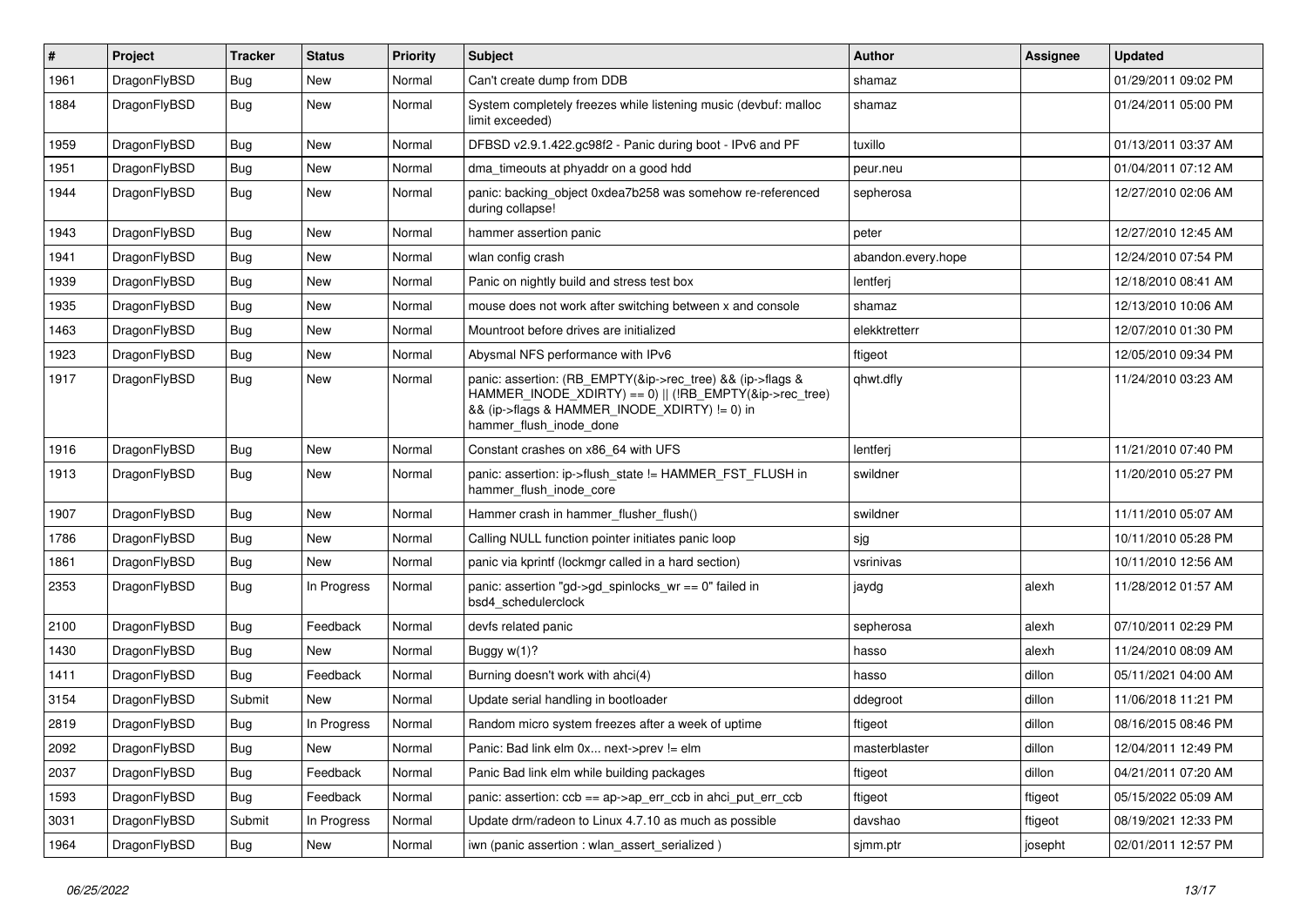| #    | Project      | <b>Tracker</b> | <b>Status</b> | <b>Priority</b> | Subject                                                                                                                                                  | Author           | <b>Assignee</b> | <b>Updated</b>      |
|------|--------------|----------------|---------------|-----------------|----------------------------------------------------------------------------------------------------------------------------------------------------------|------------------|-----------------|---------------------|
| 1946 | DragonFlyBSD | <b>Bug</b>     | <b>New</b>    | Normal          | ieee80211 panic                                                                                                                                          | pavalos          | josepht         | 01/27/2011 06:00 PM |
| 1969 | DragonFlyBSD | <b>Bug</b>     | New           | Normal          | pf-related network problem                                                                                                                               | pavalos          | lentferj        | 02/01/2011 06:57 PM |
| 2549 | DragonFlyBSD | <b>Bug</b>     | In Progress   | Normal          | netgraph7: Kernel page fault.                                                                                                                            | russiane39       | nant            | 05/10/2013 11:20 PM |
| 2822 | DragonFlyBSD | <b>Bug</b>     | New           | Normal          | USB 3.0 stick throws "reading primary partition table: error<br>accessing offset 000[] for 152" error, while the stick works on any<br>other OS I tested | revuwa           | profmakx        | 06/29/2015 05:56 AM |
| 2746 | DragonFlyBSD | <b>Bug</b>     | New           | Normal          | some fraction of xterms started from the xmonad window manager<br>get killed with SIGALRM                                                                | isenmann         | profmakx        | 12/28/2014 02:51 AM |
| 168  | DragonFlyBSD | <b>Bug</b>     | In Progress   | Normal          | Livelocked limit engaged while trying to setup IPW wireless                                                                                              | mschacht         | sepherosa       | 05/11/2021 04:05 AM |
| 1769 | DragonFlyBSD | <b>Bug</b>     | New           | Normal          | panic: assertion: _tp->tt_msg->tt_cpuid == mycpuid in<br>tcp callout active                                                                              | pavalos          | sjg             | 05/15/2022 11:07 AM |
| 1302 | DragonFlyBSD | <b>Bug</b>     | In Progress   | Normal          | Checkpoint regression?                                                                                                                                   | sjg              | sjg             | 07/10/2013 05:22 PM |
| 2585 | DragonFlyBSD | <b>Bug</b>     | New           | Normal          | Dfly 3.4.3 on ESXi 5.1, HP Smart Array P410 passthrough<br>recognised, but not functioning                                                               | yggdrasil        | swildner        | 05/09/2022 08:14 AM |
| 341  | DragonFlyBSD | <b>Bug</b>     | New           | Normal          | Vinum erroneously repors devices as busy                                                                                                                 | corecode         | swildner        | 01/21/2012 04:50 AM |
| 2265 | DragonFlyBSD | <b>Bug</b>     | New           | Normal          | mbsrtowcs does not properly handle invalid mbstate t in ps                                                                                               | c.turner1        | swildner        | 01/10/2012 07:56 PM |
| 742  | DragonFlyBSD | <b>Bug</b>     | In Progress   | Normal          | umount problems with multiple mounts                                                                                                                     | corecode         | tuxillo         | 06/25/2022 04:02 AM |
| 731  | DragonFlyBSD | Bug            | New           | Normal          | system freeze on "slice too large"                                                                                                                       | corecode         | tuxillo         | 06/25/2022 04:01 AM |
| 3318 | DragonFlyBSD | <b>Bug</b>     | In Progress   | Normal          | Segmenation fault when a process resumed with checkpt exits                                                                                              | zabolekar        | tuxillo         | 06/18/2022 08:24 AM |
| 1921 | DragonFlyBSD | <b>Bug</b>     | In Progress   | Normal          | we miss mlockall                                                                                                                                         | alexh            | tuxillo         | 06/18/2022 04:08 AM |
| 3160 | DragonFlyBSD | Submit         | In Progress   | Normal          | State the implementation difference in pkill/pgrep manual                                                                                                | sevan            | tuxillo         | 06/03/2022 05:15 PM |
| 3028 | DragonFlyBSD | <b>Bug</b>     | In Progress   | Normal          | installer: confusion of set/get disk encryption passphrase dialogs                                                                                       | liweitianux      | tuxillo         | 06/03/2022 05:13 PM |
| 1876 | DragonFlyBSD | <b>Bug</b>     | New           | Normal          | devfs in jail + logging out from console(ttyv1+) -> panic                                                                                                | qhwt.dfly        | tuxillo         | 05/31/2022 03:24 PM |
| 3314 | DragonFlyBSD | <b>Bug</b>     | New           | Normal          | Bring virtio console(4) from FreeBSD                                                                                                                     | tuxillo          | tuxillo         | 05/29/2022 08:24 AM |
| 1700 | DragonFlyBSD | Submit         | In Progress   | Normal          | skip boot2 menu on <enter></enter>                                                                                                                       | Johannes.Hofmann | tuxillo         | 05/15/2022 08:35 AM |
| 1397 | DragonFlyBSD | Bug            | Feedback      | Normal          | jobs -I output inconsistency when called from script                                                                                                     | Anonymous        | tuxillo         | 05/15/2022 05:07 AM |
| 3295 | DragonFlyBSD | <b>Bug</b>     | In Progress   | Normal          | Adapt devel/libvirt for nvmm                                                                                                                             | tuxillo          | tuxillo         | 11/03/2021 04:56 PM |
| 3145 | DragonFlyBSD | Submit         | In Progress   | Normal          | Update libelf to FreeBSD 12 current and build as base library usable<br>by ports                                                                         | davshao          | tuxillo         | 08/20/2021 03:58 PM |
| 2717 | DragonFlyBSD | Submit         | Feedback      | Normal          | Out of range numeric handling                                                                                                                            | dclink           | tuxillo         | 05/11/2021 04:08 AM |
| 1293 | DragonFlyBSD | <b>Bug</b>     | New           | Normal          | 2.2.1-REL Installer Request                                                                                                                              | mk               | tuxillo         | 05/11/2021 04:00 AM |
| 998  | DragonFlyBSD | <b>Bug</b>     | In Progress   | Normal          | Unconfiguring a vn while it is mounted                                                                                                                   | rumcic           | tuxillo         | 05/11/2021 04:00 AM |
| 1587 | DragonFlyBSD | <b>Bug</b>     | Feedback      | Normal          | can't gdb across fork                                                                                                                                    | corecode         | tuxillo         | 05/11/2021 03:54 AM |
| 1584 | DragonFlyBSD | <b>Bug</b>     | In Progress   | Normal          | can't use ssh from jail: debug1: read_passphrase: can't open<br>/dev/tty: Device busy                                                                    | corecode         | tuxillo         | 05/11/2021 03:53 AM |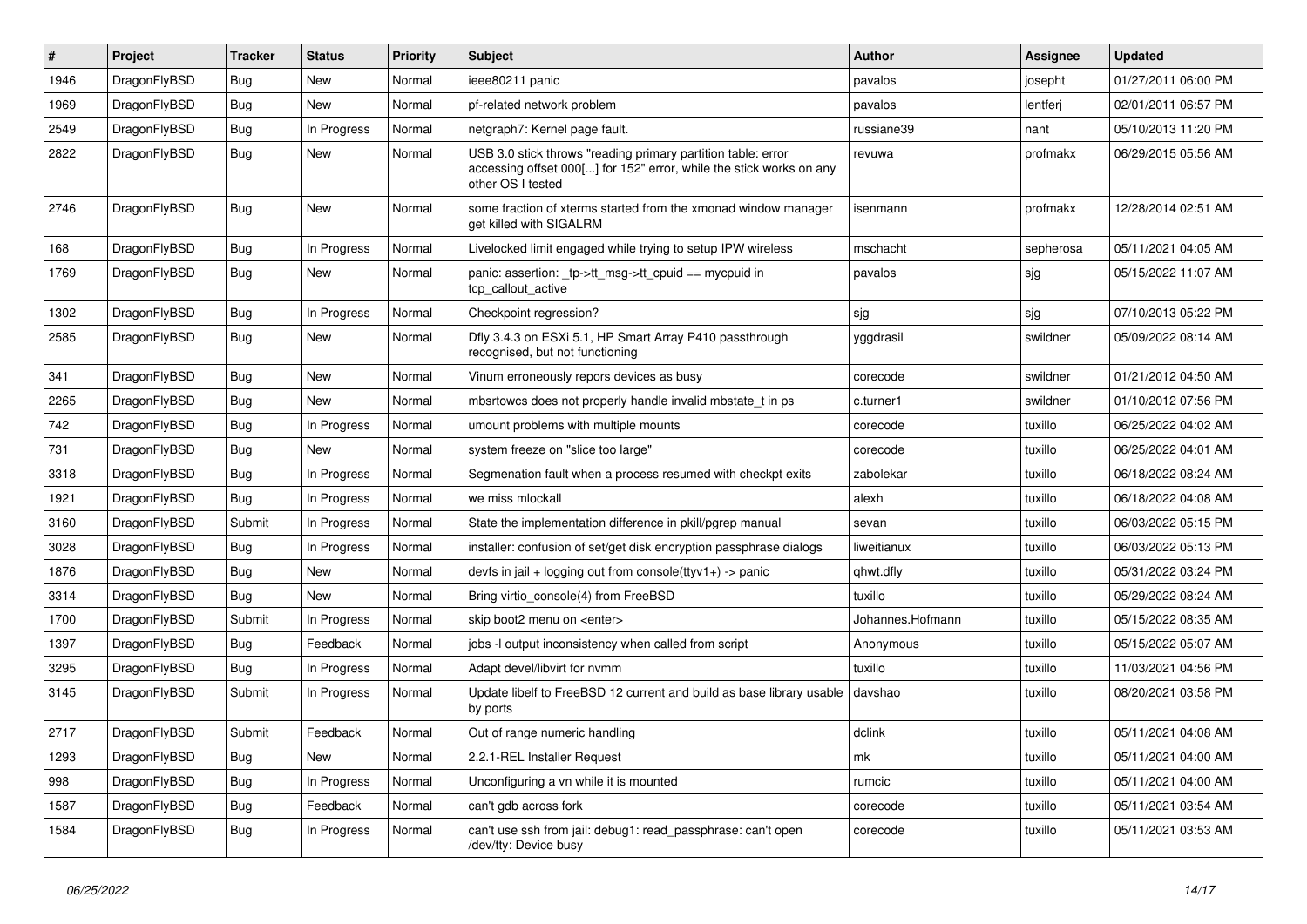| $\#$ | Project      | <b>Tracker</b> | <b>Status</b> | <b>Priority</b> | Subject                                                                                      | Author         | <b>Assignee</b> | <b>Updated</b>      |
|------|--------------|----------------|---------------|-----------------|----------------------------------------------------------------------------------------------|----------------|-----------------|---------------------|
| 1583 | DragonFlyBSD | <b>Bug</b>     | In Progress   | Normal          | panic: assertion: cursor->trans->sync_lock_refs > 0 in<br>hammer_recover_cursor              | corecode       | tuxillo         | 05/11/2021 03:53 AM |
| 1556 | DragonFlyBSD | <b>Bug</b>     | <b>New</b>    | Normal          | many processes stuck in "hmrrcm", system unusable                                            | corecode       | tuxillo         | 05/11/2021 03:52 AM |
| 1547 | DragonFlyBSD | <b>Bug</b>     | In Progress   | Normal          | disklabel64 automatic sizing                                                                 | corecode       | tuxillo         | 05/11/2021 03:52 AM |
| 1528 | DragonFlyBSD | <b>Bug</b>     | In Progress   | Normal          | ktrace does not show proper return values for pipe(2)                                        | corecode       | tuxillo         | 05/11/2021 03:52 AM |
| 1475 | DragonFlyBSD | <b>Bug</b>     | In Progress   | Normal          | kernel blocks with low memory and syscons setting a high res mode<br>/ scrollback            | corecode       | tuxillo         | 05/11/2021 03:52 AM |
| 1474 | DragonFlyBSD | Bug            | New           | Normal          | ithread 1 unexpectedly rescheduled                                                           | corecode       | tuxillo         | 05/11/2021 03:52 AM |
| 1469 | DragonFlyBSD | Bug            | In Progress   | Normal          | Hammer history security concern                                                              | corecode       | tuxillo         | 05/11/2021 03:52 AM |
| 1442 | DragonFlyBSD | Bug            | New           | Normal          | blocking SIGSEGV and triggering a segment violation produces an<br>all CPU consuming process | corecode       | tuxillo         | 05/11/2021 03:52 AM |
| 1440 | DragonFlyBSD | Bug            | New           | Normal          | ptrace/gdb doesn't work after process blocks SIGTRAP                                         | corecode       | tuxillo         | 05/11/2021 03:52 AM |
| 1287 | DragonFlyBSD | Bug            | Feedback      | Normal          | altg configuration doesn't work                                                              | corecode       | tuxillo         | 05/11/2021 03:51 AM |
| 1030 | DragonFlyBSD | Bug            | In Progress   | Normal          | msdosfs umount panic                                                                         | corecode       | tuxillo         | 05/11/2021 03:51 AM |
| 911  | DragonFlyBSD | Bug            | Feedback      | Normal          | kldload/kernel linker can exceed malloc reserve and panic system                             | corecode       | tuxillo         | 05/11/2021 03:51 AM |
| 901  | DragonFlyBSD | <b>Bug</b>     | Feedback      | Normal          | route show needs to get data from all cpus                                                   | corecode       | tuxillo         | 05/11/2021 03:50 AM |
| 847  | DragonFlyBSD | Bug            | Feedback      | Normal          | processes getting stuck on mount point                                                       | corecode       | tuxillo         | 05/11/2021 03:50 AM |
| 781  | DragonFlyBSD | Bug            | In Progress   | Normal          | fdisk uses wrong geometry on usb flash drives                                                | corecode       | tuxillo         | 05/11/2021 03:50 AM |
| 2438 | DragonFlyBSD | Submit         | Feedback      | Normal          | <b>TRIM</b> fixes                                                                            | Anonymous      | tuxillo         | 05/11/2021 03:45 AM |
| 2358 | DragonFlyBSD | Bug            | In Progress   | Normal          | DFBSD v3.0.2.32.g928ca - panic: hammer: insufficient undo FIFO<br>space!                     | tuxillo        | tuxillo         | 05/10/2021 02:50 AM |
| 1390 | DragonFlyBSD | Bug            | In Progress   | Normal          | Use id_t type for {get,set}priority()                                                        | Anonymous      | tuxillo         | 07/05/2019 02:18 AM |
| 2416 | DragonFlyBSD | Bug            | New           | Normal          | ".' entry can be removed on mounted nfs filesystem                                           | ftigeot        | tuxillo         | 06/03/2014 04:40 AM |
| 1579 | DragonFlyBSD | Bug            | Feedback      | Normal          | dfly 2.4.1 does not like HP DL360G4p and Smart Array 6400 with<br>MSA20                      | tomaz.borstnar | tuxillo         | 06/02/2014 02:44 PM |
| 2496 | DragonFlyBSD | Bug            | New           | Normal          | NTFS malloc limit exceeded                                                                   | plasmob        | tuxillo         | 02/19/2013 08:47 AM |
| 3089 | DragonFlyBSD | Bug            | In Progress   | Normal          | vtnet(4) - disable TCP checksum offload by default                                           | jlane          | vadaszi         | 05/11/2021 04:14 AM |
| 2391 | DragonFlyBSD | Bug            | In Progress   | Normal          | System lock with ahci and acpi enabled on ATI RS690 chipset with<br>SMB600 sata controller   | jorisgio       | vadaszi         | 06/03/2015 03:51 PM |
| 2577 | DragonFlyBSD | Bug            | <b>New</b>    | Normal          | virtio-blk iops performance is cpu limited on high end devices                               | $g$ js278      | vsrinivas       | 08/01/2013 02:28 PM |
| 2370 | DragonFlyBSD | <b>Bug</b>     | New           | Normal          | panic: ffs_valloc: dup alloc                                                                 | marino         | vsrinivas       | 02/01/2013 09:28 AM |
| 2113 | DragonFlyBSD | <b>Bug</b>     | New           | Normal          | nmalloc threaded program fork leak                                                           | vsrinivas      | vsrinivas       | 08/11/2011 07:25 PM |
| 2495 | DragonFlyBSD | <b>Bug</b>     | New           | High            | DFBSD v3.3.0.960.g553fe7 - ocnt != 0" failed in<br>prop_object_release                       | tuxillo        |                 | 05/31/2022 04:08 PM |
| 2638 | DragonFlyBSD | <b>Bug</b>     | Feedback      | High            | Fix machdep.pmap_mmu_optimize                                                                | tuxillo        |                 | 05/11/2021 04:07 AM |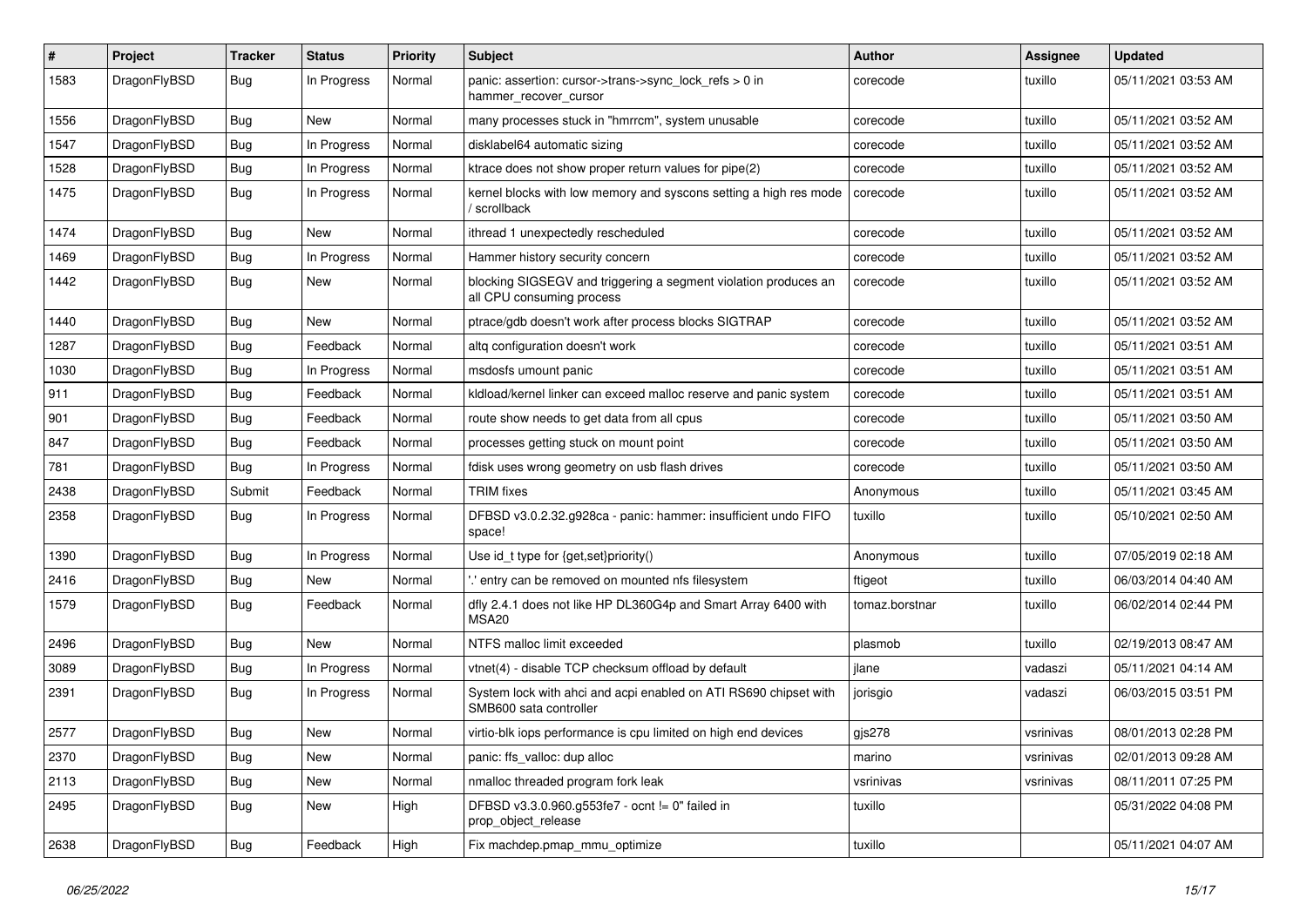| $\vert$ # | Project      | <b>Tracker</b> | <b>Status</b> | <b>Priority</b> | <b>Subject</b>                                                                                                                                              | <b>Author</b>     | Assignee  | Updated             |
|-----------|--------------|----------------|---------------|-----------------|-------------------------------------------------------------------------------------------------------------------------------------------------------------|-------------------|-----------|---------------------|
| 2736      | DragonFlyBSD | Bug            | New           | High            | kernel panics on acpi timer probe function                                                                                                                  | cnb               |           | 05/11/2021 03:55 AM |
| 884       | DragonFlyBSD | <b>Bug</b>     | In Progress   | High            | Performance/memory problems under filesystem IO load                                                                                                        | hasso             |           | 05/11/2021 03:50 AM |
| 3266      | DragonFlyBSD | <b>Bug</b>     | <b>New</b>    | High            | Filesystems broken due to "KKASSERT(count &<br>TOK COUNTMASK);"                                                                                             | tkusumi           |           | 03/15/2021 01:21 PM |
| 3240      | DragonFlyBSD | <b>Bug</b>     | New           | High            | compile error because of openssl with /usr/dports/security/rhash for<br>mysgl 8 install                                                                     | <b>UlasSAYGIN</b> |           | 06/04/2020 08:05 AM |
| 3194      | DragonFlyBSD | <b>Bug</b>     | New           | High            | Hammer kernel crash on mirror-stream of PFS after upgrade<br>(assertion "cursor->flags &<br>HAMMER_CURSOR_ITERATE_CHECK" failed in<br>hammer btree iterate) | Anonymous         |           | 06/29/2019 01:32 PM |
| 3124      | DragonFlyBSD | <b>Bug</b>     | <b>New</b>    | High            | DragonFlyBSD 5.0.2 with Hammer2 with UEFI install doesn't boot                                                                                              | wiesl             |           | 06/18/2019 05:07 AM |
| 3129      | DragonFlyBSD | <b>Bug</b>     | New           | High            | Kernel panic with 5.2.0 on A2SDi-4C-HLN4F                                                                                                                   | stateless         |           | 04/24/2018 12:50 AM |
| 3111      | DragonFlyBSD | <b>Bug</b>     | In Progress   | High            | Mouse lags every second heavily under X11                                                                                                                   | mneumann          |           | 12/12/2017 09:46 PM |
| 2915      | DragonFlyBSD | Bug            | New           | High            | Hammer mirror-copy problem                                                                                                                                  | t dfbsd           |           | 08/25/2016 05:28 AM |
| 2930      | DragonFlyBSD | Bug            | New           | High            | 'objcache' causes panic during 'nfs readdir'                                                                                                                | tofergus          |           | 07/26/2016 01:09 PM |
| 2657      | DragonFlyBSD | <b>Bug</b>     | New           | High            | Needs acl to migrate our servers                                                                                                                            | ferney            |           | 03/31/2014 11:37 AM |
| 1185      | DragonFlyBSD | <b>Bug</b>     | <b>New</b>    | High            | need a tool to merge changes into /etc                                                                                                                      | wa1ter            |           | 02/18/2014 06:02 AM |
| 2547      | DragonFlyBSD | Bug            | New           | High            | crashed while doing a dry run of pkg rolling-replace                                                                                                        | phma              |           | 04/18/2013 10:40 PM |
| 2396      | DragonFlyBSD | Bug            | Feedback      | High            | Latest 3.1 development version core dumps while destroying master<br><b>PFS</b>                                                                             | sgeorge           |           | 01/23/2013 04:10 PM |
| 2421      | DragonFlyBSD | Bug            | <b>New</b>    | High            | Kernel panic: vm fault: page 0xc0f70000 not busy!                                                                                                           | lentferj          |           | 10/03/2012 08:16 AM |
| 2296      | DragonFlyBSD | <b>Bug</b>     | In Progress   | High            | panic: assertion "m->wire count > 0" failed                                                                                                                 | thomas.nikolajsen |           | 08/30/2012 06:09 AM |
| 2347      | DragonFlyBSD | Bug            | Feedback      | High            | Hammer PFSes destroy does not give back full space allocated to<br><b>PFS</b>                                                                               | sgeorge           |           | 07/19/2012 01:11 AM |
| 2140      | DragonFlyBSD | <b>Bug</b>     | <b>New</b>    | High            | hammer io delallocate panic with 'duplicate entry' message                                                                                                  | ttw               |           | 10/07/2011 12:22 PM |
| 2117      | DragonFlyBSD | <b>Bug</b>     | <b>New</b>    | High            | ACPI and/or bce(4) problem with 2.11.0.673.g0d557 on HP DL380<br>G <sub>6</sub>                                                                             | pauska            |           | 08/22/2011 10:15 AM |
| 2071      | DragonFlyBSD | <b>Bug</b>     | New           | High            | Panic on assertion: $(int)(flag->seq - seq) > 0$ in hammer flusher flush<br>after inode error                                                               | vsrinivas         |           | 06/12/2011 07:59 AM |
| 1920      | DragonFlyBSD | <b>Bug</b>     | <b>New</b>    | High            | system hangs                                                                                                                                                | zhtw              |           | 11/22/2010 08:59 AM |
| 1831      | DragonFlyBSD | <b>Bug</b>     | Feedback      | High            | HAMMER "malloc limit exceeded" panic                                                                                                                        | eocallaghan       | dillon    | 06/04/2022 04:38 AM |
| 2870      | DragonFlyBSD | <b>Bug</b>     | <b>New</b>    | High            | Broken text and icons when glamor acceleration is used                                                                                                      | 375gnu            | ftigeot   | 01/31/2016 12:13 AM |
| 2825      | DragonFlyBSD | Bug            | New           | High            | 3x dholient = hanging system (objoache exhausted)                                                                                                           | jaccovonb         | sepherosa | 05/11/2021 03:55 AM |
| 1198      | DragonFlyBSD | Bug            | New           | High            | DDB loops panic in db read bytes                                                                                                                            | corecode          | tuxillo   | 05/11/2021 03:51 AM |
| 3205      | DragonFlyBSD | Bug            | Feedback      | High            | Go compiler net test failing                                                                                                                                | t_dfbsd           | tuxillo   | 05/10/2021 02:45 AM |